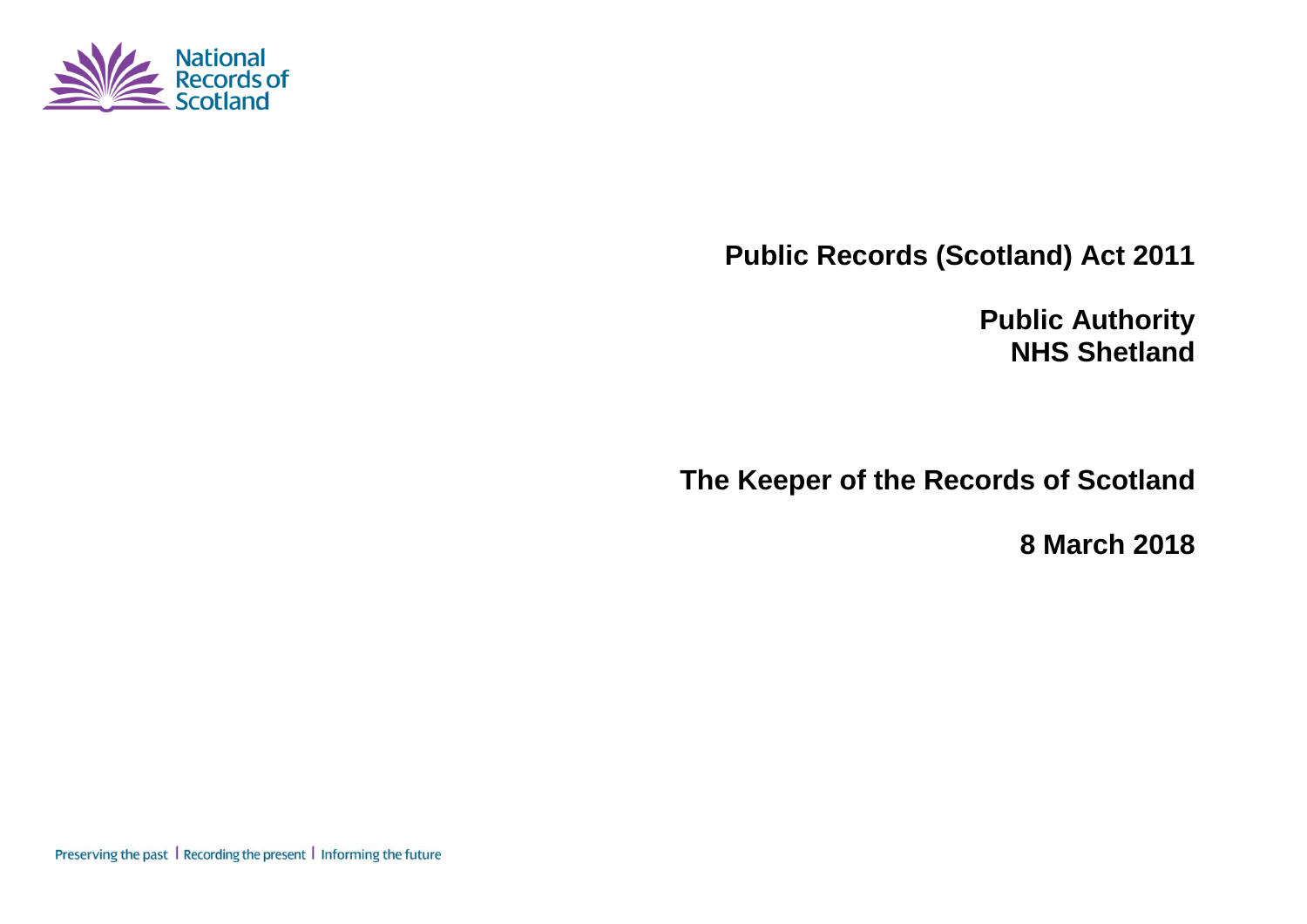#### **Assessment Report**

### **Contents**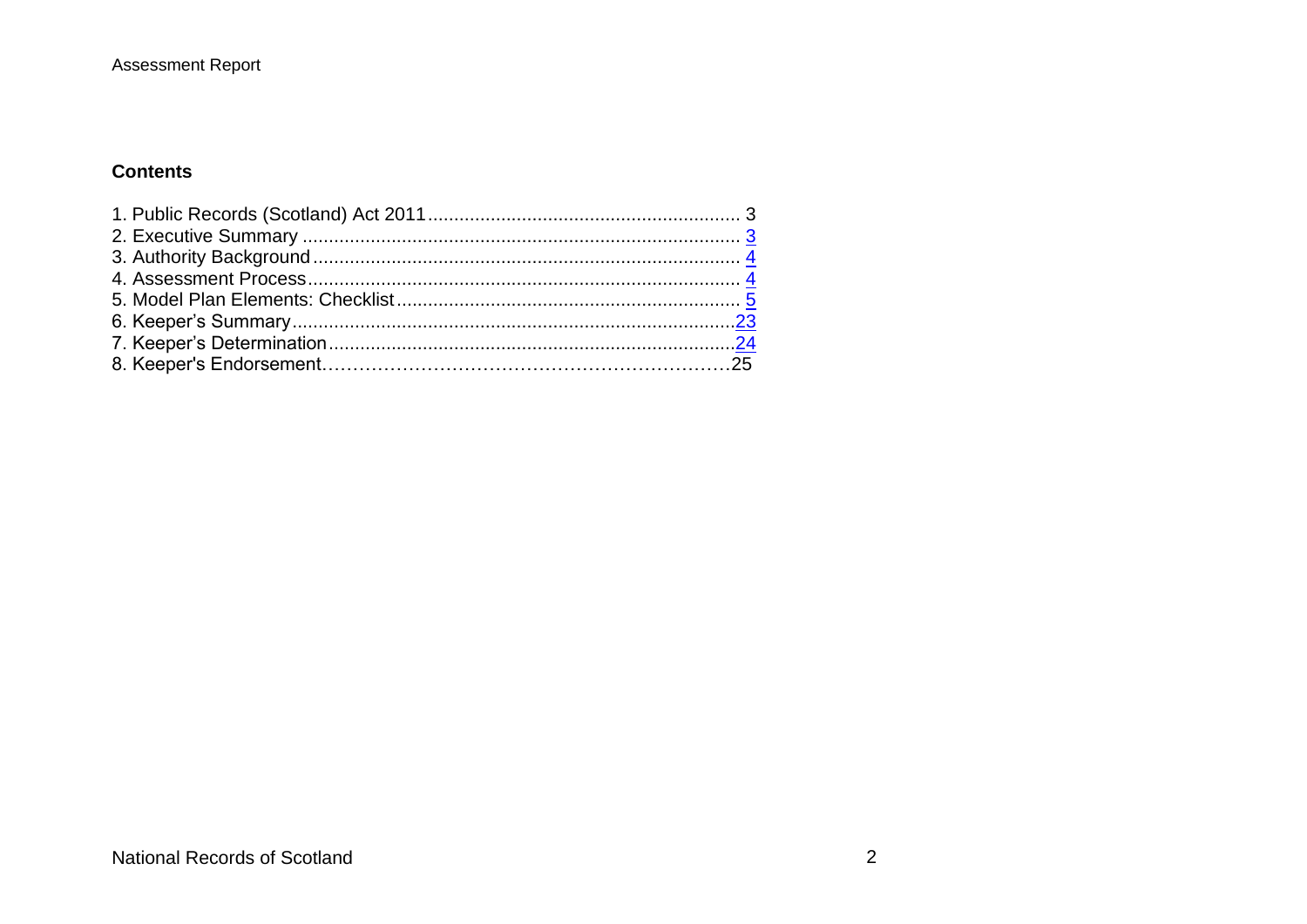### **1. Public Records (Scotland) Act 2011**

The Public Records (Scotland) Act 2011 (the Act) received Royal assent on 20 April 2011. It is the first new public records legislation in Scotland since 1937 and came fully into force on 1 January 2013. Its primary aim is to promote efficient and accountable record keeping by named Scottish public authorities.

The Act has its origins in *The Historical Abuse Systemic Review: Residential Schools and Children's Homes in Scotland 1950-1995* (The Shaw Report) published in 2007. The Shaw Report recorded how its investigations were hampered by poor record keeping and found that thousands of records had been created, but were then lost due to an inadequate legislative framework and poor records management. Crucially, it demonstrated how former residents of children's homes were denied access to information about their formative years. The Shaw Report demonstrated that management of records in all formats (paper and electronic) is not just a bureaucratic process, but central to good governance and should not be ignored. A follow-up review of public records legislation by the Keeper of the Records of Scotland (the Keeper) found further evidence of poor records management across the public sector. This resulted in the passage of the Act by the Scottish Parliament in March 2011.

The Act requires a named authority to prepare and implement a records management plan (RMP) which must set out proper arrangements for the management of its records. A plan must clearly describe the way the authority cares for the records that it creates, in any format, whilst carrying out its business activities. The RMP must be agreed with the Keeper and regularly reviewed.

### **2. Executive Summary**

This report sets out the findings of the Keeper's assessment of the RMP of NHS Shetland by the Public Records (Scotland) Act 2011 Assessment Team following its submission to the Keeper on 29 June 2017*.*

The assessment considered whether the RMP of NHS Shetland was developed with proper regard to the 14 elements of the Keeper's statutory Model Records Management Plan (the Model Plan) under section 8(3) of the Act, and whether in this respect it complies with it and the specific requirements of the Act.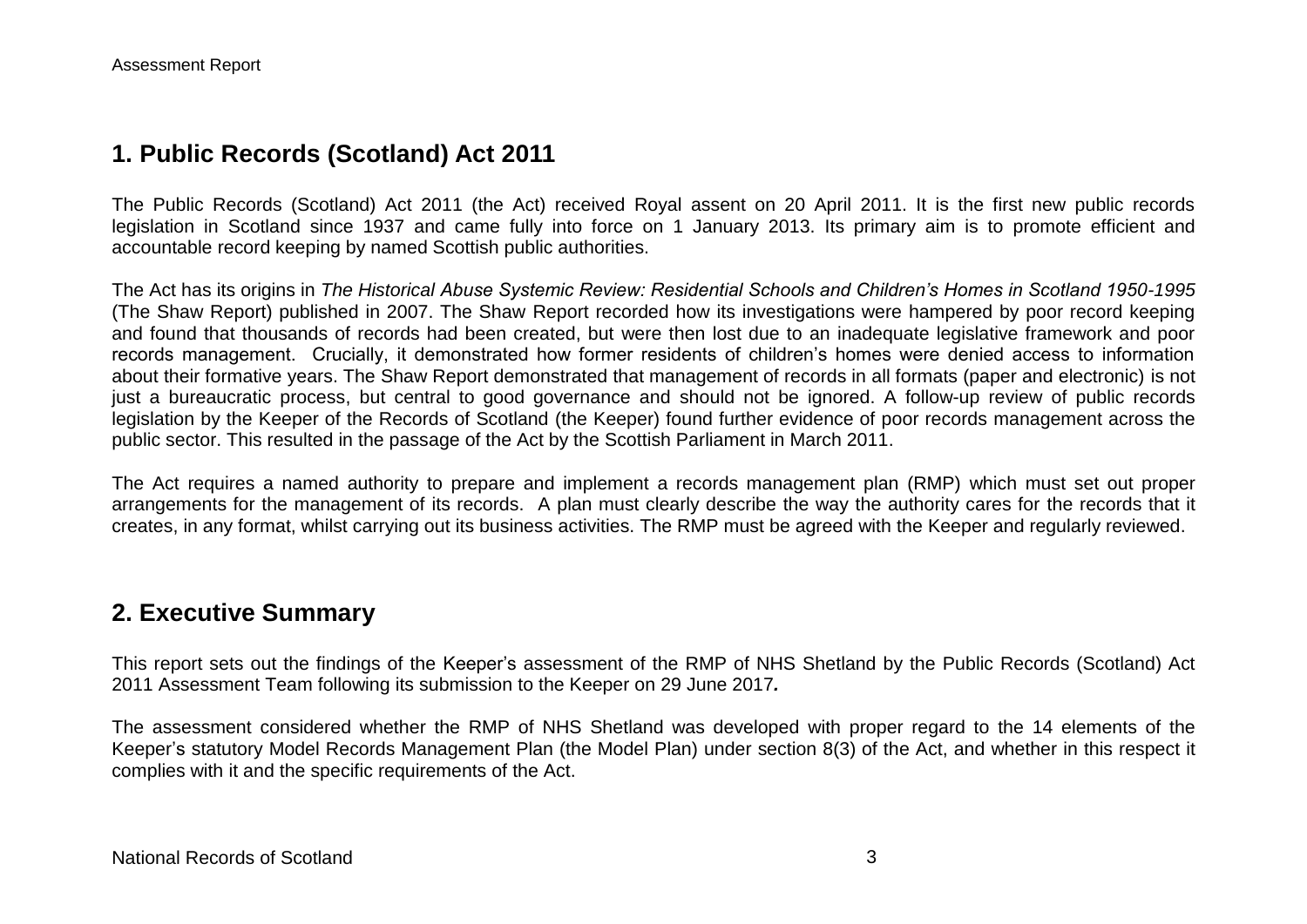The outcome of the assessment and the Keeper's decision on whether the RMP of NHS Shetland complies with the Act can be found under section 7 of this report with relevant recommendations.

## **3. Authority Background**

Shetland NHS Board is responsible for health care for a population of around 23,000. Local Hospital and Community Services are provided from the Gilbert Bain Hospital. In addition, visiting consultants from NHS Grampian provide out-patient clinics as well as in-patient and day-case surgery to supplement the service provided by locally-based Consultants in General Medicine, General Surgery, Anaesthetics and Psychiatry.

### **4. Keeper's Assessment Process**

The RMP was assessed by the Public Records (Scotland) Act Assessment Team on behalf of the Keeper. Assessors used the checklist elements listed in section 5, to establish whether [named public authority]'s RMP was developed with proper regard to the elements of the Model Plan and is compliant with the Act. The assessment also considered whether there was sufficient supporting evidence of such compliance.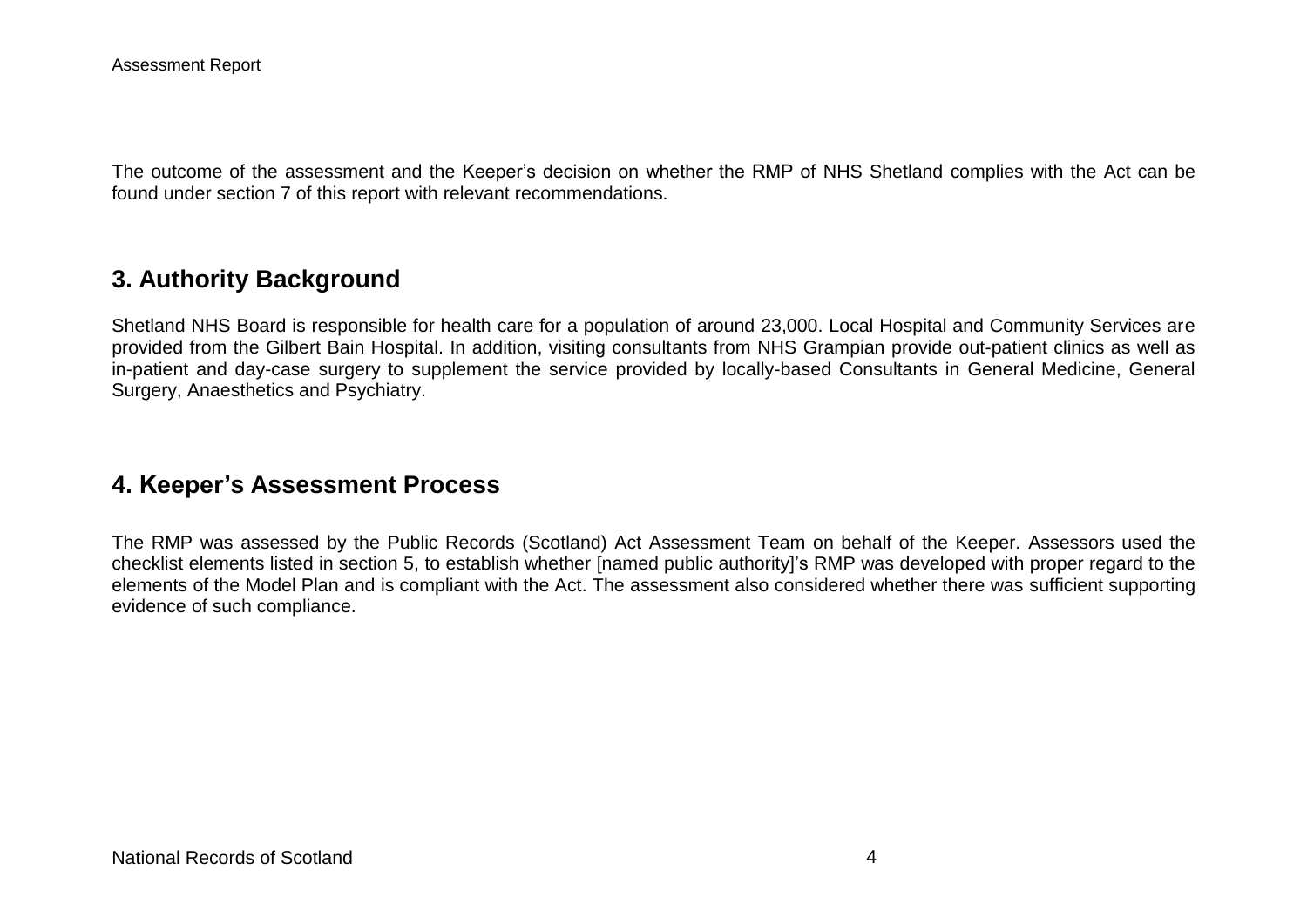# **Key:**

| The Keeper agrees this<br>element of an<br>authority's plan. | The Keeper agrees this<br>element of an authority's<br>plan as an 'improvement<br>model'. This means that<br>he is convinced of the<br>authority's commitment to<br>closing a gap in<br>provision. He will request<br>that he is updated as |  | There is a serious<br>gap in provision<br>for this element<br>with no clear<br>explanation of how<br>this will be<br>addressed. The<br>Keeper may<br>choose to return |
|--------------------------------------------------------------|---------------------------------------------------------------------------------------------------------------------------------------------------------------------------------------------------------------------------------------------|--|-----------------------------------------------------------------------------------------------------------------------------------------------------------------------|
|                                                              | work on this element<br>progresses.                                                                                                                                                                                                         |  | the RMP on this<br>basis.                                                                                                                                             |

# **5. Model Plan Elements: Checklist**

| <b>Element</b>                                       | <b>Present</b> | <b>Evidence</b> | <b>Notes</b>                                                                                                                                                                                                                                                                                                                                                                                                                                                                                                                                                      |
|------------------------------------------------------|----------------|-----------------|-------------------------------------------------------------------------------------------------------------------------------------------------------------------------------------------------------------------------------------------------------------------------------------------------------------------------------------------------------------------------------------------------------------------------------------------------------------------------------------------------------------------------------------------------------------------|
| 1. Senior<br><b>Officer</b><br>Compulsory<br>element |                |                 | The Records Management Plan (RMP) of NHS Shetland identifies Ralph Roberts,<br>Chief Executive, as having senior management responsibility for records<br>management. Mr Roberts sits on the Board of NHS Shetland.<br>The appointment of Mr Roberts as the senior officer with responsibility for records<br>management is confirmed in a Statement of Responsibility (evidence 001). This also<br>commits NHS Shetland to complying with the Public Records (Scotland) Act 2011<br>(PRSA). The Statement of Responsibility also contains a statement from Colin |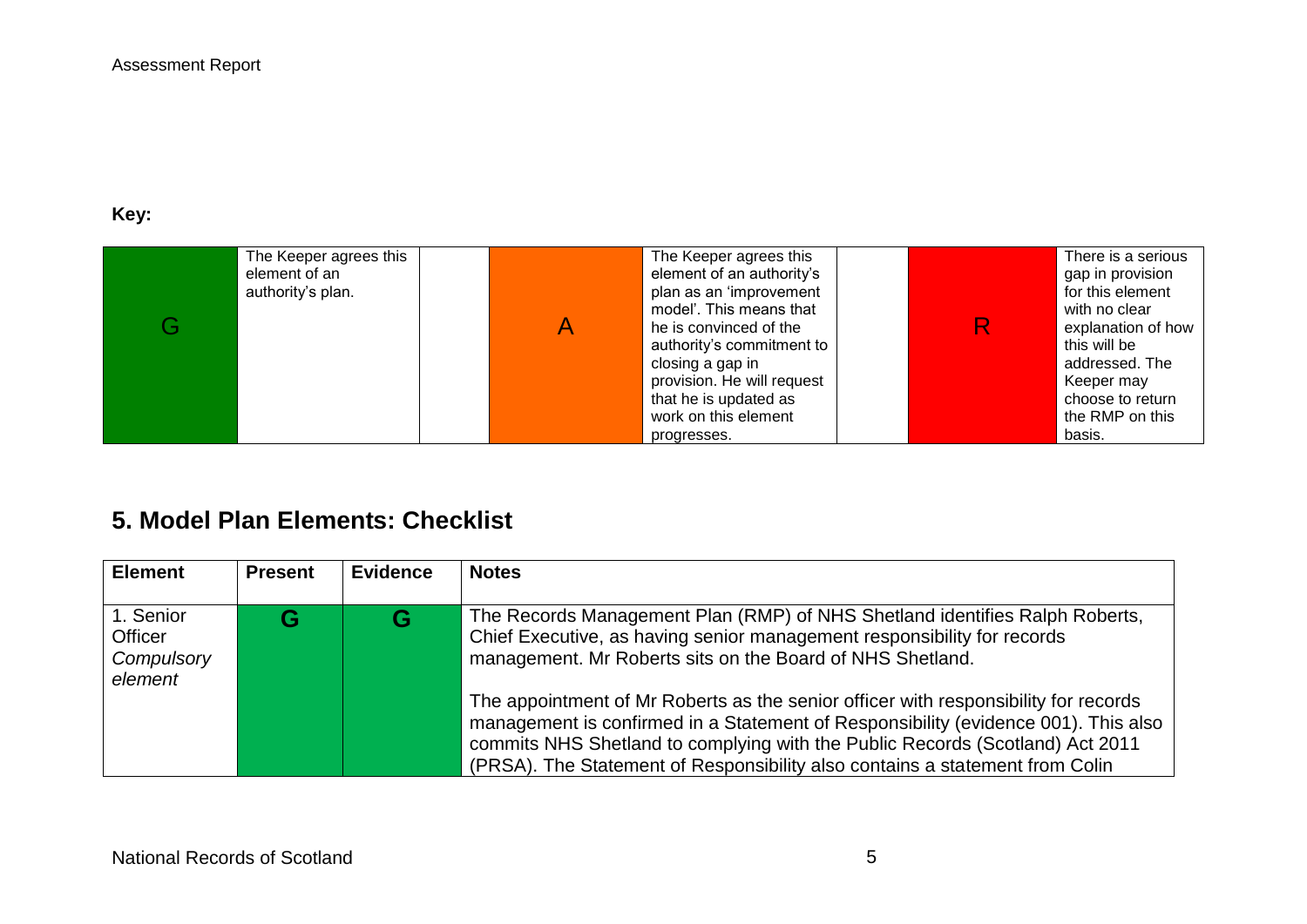|                                                |   |   | Marsland, Director of Finance and also the Senior Information Risk Owner (SIRO),<br>outlining his support for the activities of the Records Manager (see Element 2).<br>Mr Roberts' overall responsibility for records management within NHS Shetland is<br>also confirmed in Section 6.2 of the Records Management Policy (evidence 002).<br>The Keeper of the Records of Scotland (the Keeper) agrees that an appropriate<br>individual has been identified to take strategic responsibility for records                                                               |
|------------------------------------------------|---|---|--------------------------------------------------------------------------------------------------------------------------------------------------------------------------------------------------------------------------------------------------------------------------------------------------------------------------------------------------------------------------------------------------------------------------------------------------------------------------------------------------------------------------------------------------------------------------|
| 2. Records<br>Manager<br>Compulsory<br>element | G | G | management as required by PRSA.<br>The RMP identifies David Morgan, Records Management Plan Project Manager,<br>and Peter Gaines, Health Records and Clinical Coding Manager, as having<br>operational responsibility for both corporate and clinical records, respectively. The<br>Keeper would normally expect one individual to have this responsibility but<br>recognises that NHS territorial boards frequently divide the responsibility between<br>two individuals for corporate and clinical records and agrees this is an appropriate<br>approach.              |
|                                                |   |   | These appointments are confirmed in the Statement of Responsibility (evidence<br>001). The Statement contains a graphic representation of the governance structure<br>of NHS Shetland showing that the records managers both report records<br>management issues to Colin Marsland, Director of Finance and SIRO. Mr Marsland<br>confirms his support for the records managers and emphasises the need to strive to<br>achieve best practice records management. Both records managers also express<br>their support for the senior responsible officer (see Element 1). |
|                                                |   |   | Section 6.5 of the Records Management Policy (evidence 002) also confirms the<br>responsibilities of the records managers.<br>Also provided as evidence are the Job Descriptions of the records managers<br>(evidence 003 and 004). These clearly show that the individuals mentioned above                                                                                                                                                                                                                                                                              |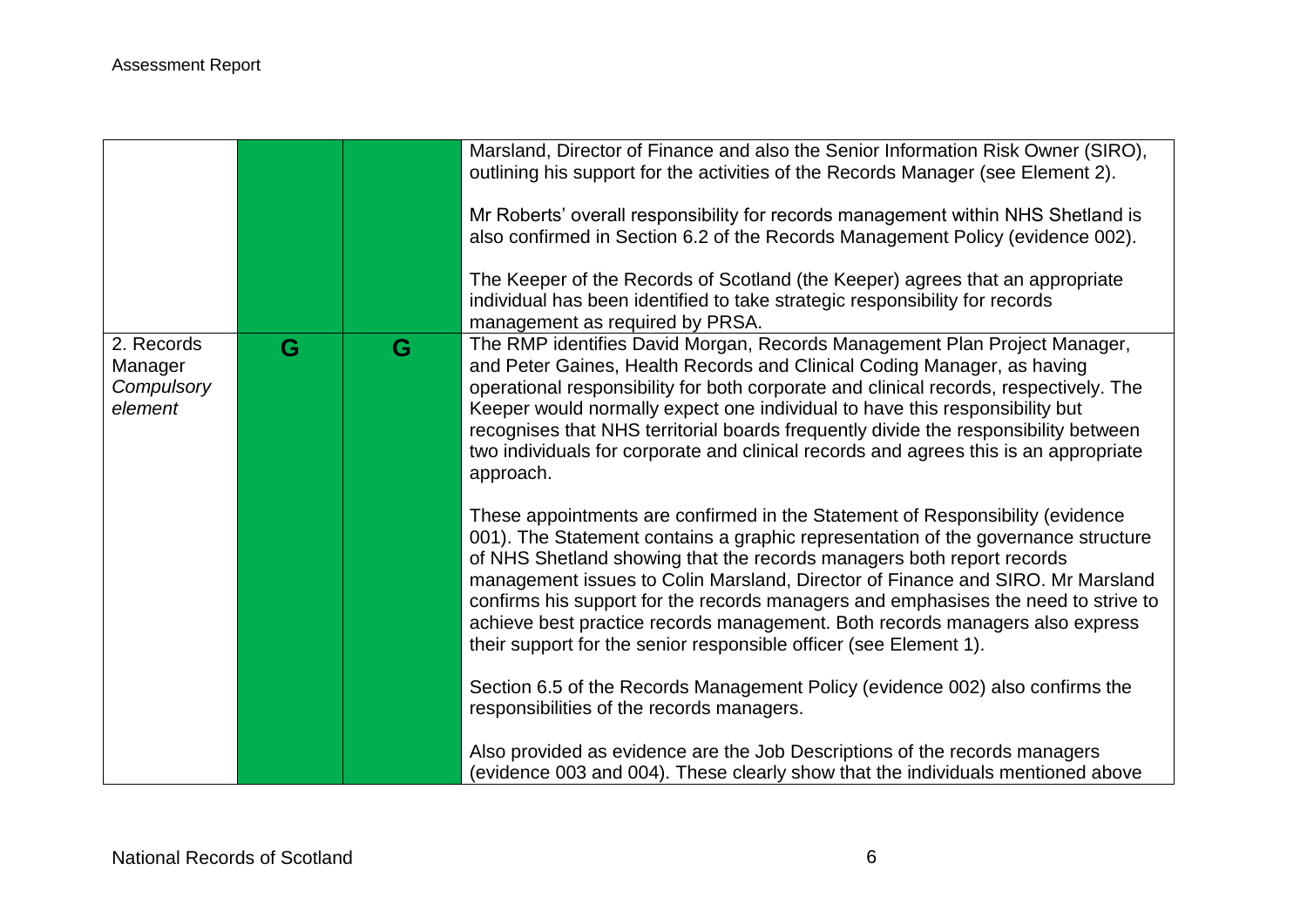|                                    |   |   | have responsibility for records management within NHS Shetland and have<br>responsibility for training staff.<br>The 'Improvement Action' section of the Element states that NHS Shetland will<br>conduct a review into the records management functions to ensure that sufficient<br>resources are allocated to allow records to be managed effectively. The Keeper<br>would be interested to find out the results of this review if it substantively affects the<br>RMP.                                                                                                                            |
|------------------------------------|---|---|-------------------------------------------------------------------------------------------------------------------------------------------------------------------------------------------------------------------------------------------------------------------------------------------------------------------------------------------------------------------------------------------------------------------------------------------------------------------------------------------------------------------------------------------------------------------------------------------------------|
|                                    |   |   | The Keeper agrees that appropriate individuals have been identified to take<br>operational day-to-day responsibility for records management as required by PRSA.                                                                                                                                                                                                                                                                                                                                                                                                                                      |
| 3. Policy<br>Compulsory<br>element | G | G | NHS Shetland has submitted its Records Management Policy (evidence 002). This<br>is version 1.1 approved on 7 June 2017. The Policy establishes a framework for<br>ensuring that records within NHS Shetland are managed in accordance with best<br>practice and legislative requirements. The Policy describes the aims of the records<br>management system, assigns responsibilities for compliance with this system and<br>underlines the commitment to provide staff with appropriate training.                                                                                                   |
|                                    |   |   | The Policy forms part of a suite of information governance policies which supports<br>the operation of the Information Governance Policy (evidence 007). The Policy sets<br>out the strategic approach for the effective management of records and information<br>across NHS Shetland.                                                                                                                                                                                                                                                                                                                |
|                                    |   |   | The RMP states that staff are made aware of records management policies and<br>procedures on induction to the organisation. A sample Staff Induction Programme<br>has been provided (evidence 008) which shows that information governance forms<br>part of this training. Records and information governance are key components of the<br>mandatory refresher training staff are required to complete every eighteen months.<br>A Powerpoint presentation relating to information governance issues as part of<br>refresher training has been supplied (evidence 009). A screenshot of the mandatory |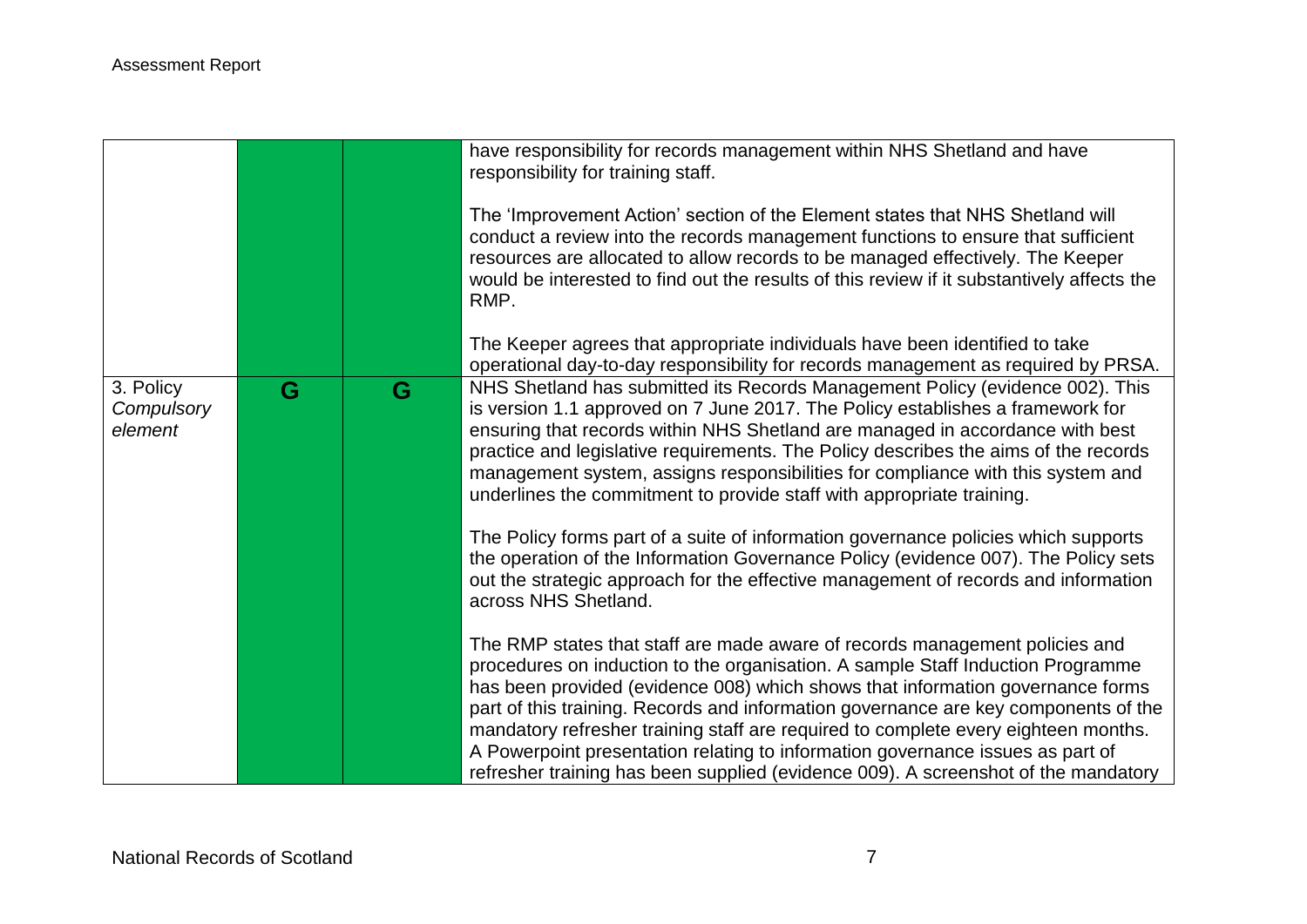|                                      |   |   | online LearnPro module for Safe Information Handling has also been submitted<br>(evidence 010).<br>A recent audit of NHS Shetland's information and records management policies and<br>procedures resulted in a report of financial year 2015/16 being produced (evidence<br>011) which identified issues and areas for further work.<br>The 'Improvement Action' section of this Element identifies the need to undertake a<br>review and refresh of all information governance and records management policies<br>as part of the Records Management Action Plan. The Action Plan has been<br>submitted (evidence 012). This particular action has a completion date of 31 March<br>2019. The Keeper requests that he is kept informed as this area of work progresses.                                                                                                                                                                                                                                                                                                                                                                       |
|--------------------------------------|---|---|------------------------------------------------------------------------------------------------------------------------------------------------------------------------------------------------------------------------------------------------------------------------------------------------------------------------------------------------------------------------------------------------------------------------------------------------------------------------------------------------------------------------------------------------------------------------------------------------------------------------------------------------------------------------------------------------------------------------------------------------------------------------------------------------------------------------------------------------------------------------------------------------------------------------------------------------------------------------------------------------------------------------------------------------------------------------------------------------------------------------------------------------|
|                                      |   |   | The Keeper agrees that NHS Shetland has an operational policy statement which<br>outlines the organisational approach to records management.                                                                                                                                                                                                                                                                                                                                                                                                                                                                                                                                                                                                                                                                                                                                                                                                                                                                                                                                                                                                   |
| 4. Business<br><b>Classification</b> | A | G | The RMP states that NHS Shetland has developed an initial high-level Business<br>Classification Scheme (BCS) in order to assess its business functions and activities.<br>NHS Shetland is undertaking a detailed assessment of its business activities to<br>comprehensively identify all of its information assets. NHS Shetland has provided its<br>current high-level draft BCS (evidence 013). This is based on the BCS of NHS<br>National Shared Services which has been provided (evidence 014). Both of these<br>are based on a three level functional model. The Keeper recognises that the<br>functional approach to developing a BCS is currently considered as best practice as<br>it should be more resilient in the event of organisational re-structuring. The work to<br>develop the BCS is included in the Records Management Action Plan<br>(evidence 012) and has an estimated completion date of October 2018. The<br>Keeper requests that he is kept informed of the progress of this work. NHS<br>Shetland has committed to using the Progress Update Review (PUR)<br>mechanism to review progress and inform the Keeper. |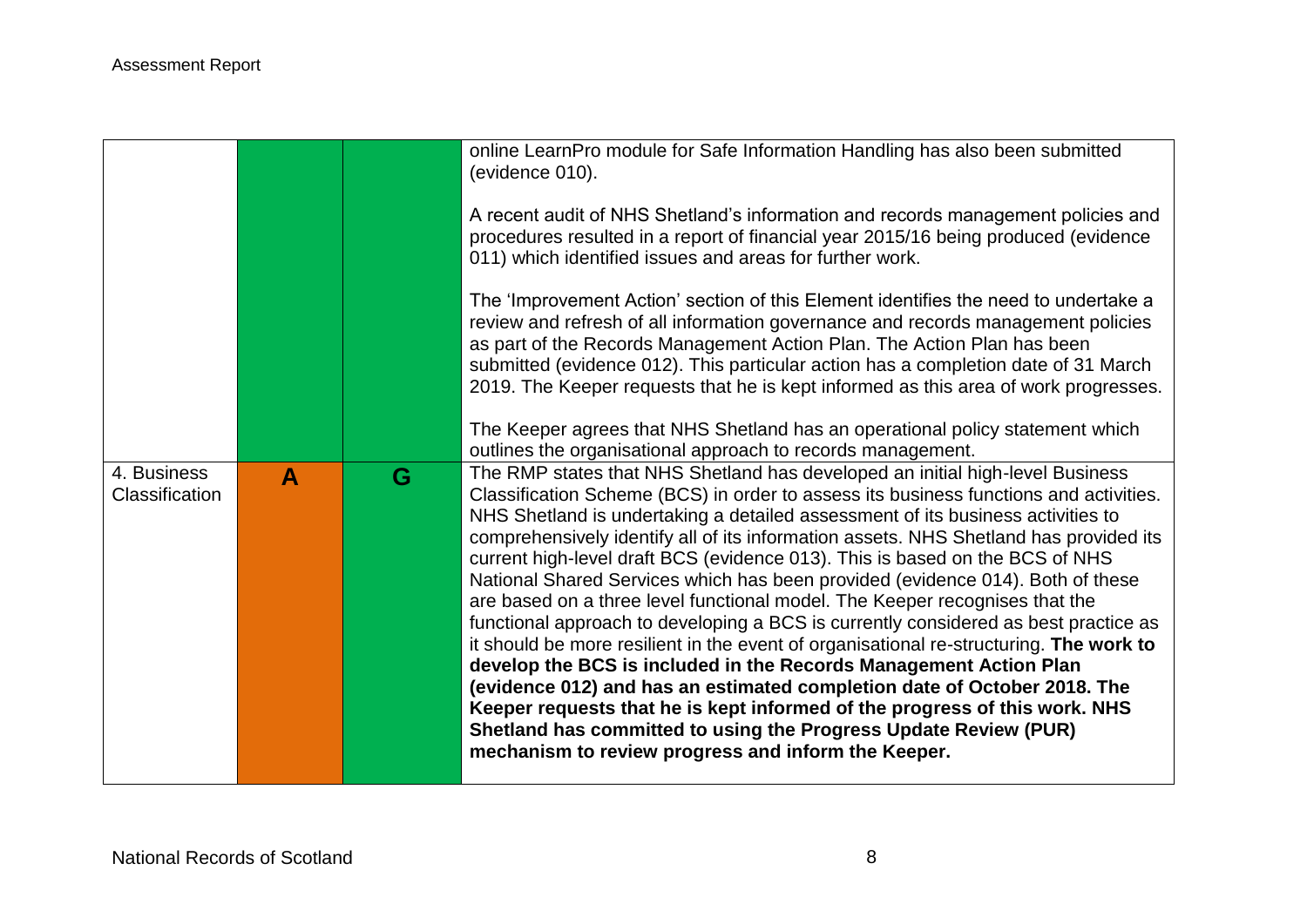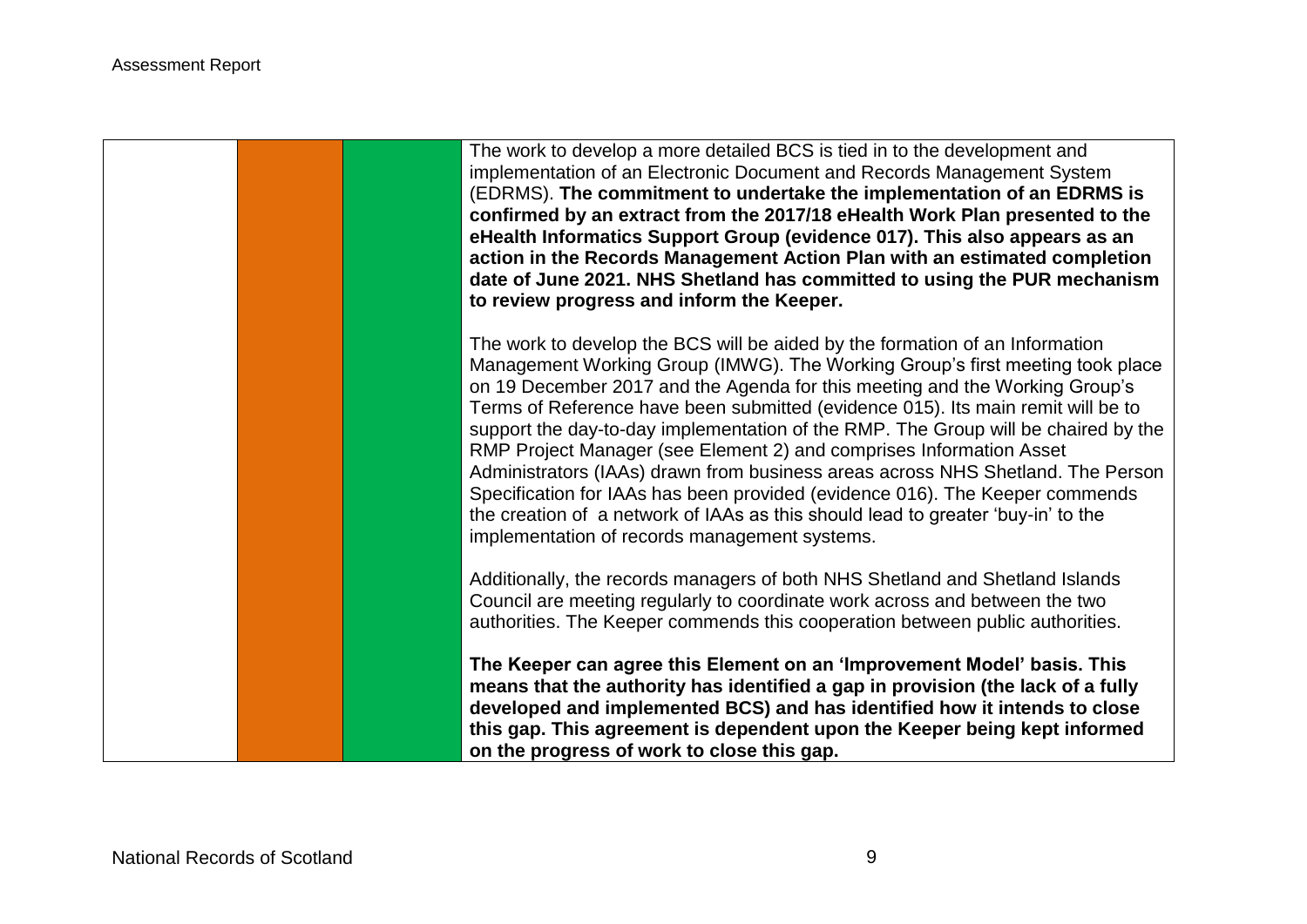| 5. Retention<br>schedule | A | G | The RMP states that NHS Shetland maintains retention schedules for both its<br>corporate and clinical records. Section 9.2 of the Records Management Policy<br>(evidence 002) states that the retention schedules are based on the Scottish<br>Government Records Management: NHS Code of Practice (Scotland) 2012. The<br>Code of Practice is currently being updated and the retention schedules will be<br>updated in line with the revised Code of Practice. |
|--------------------------|---|---|------------------------------------------------------------------------------------------------------------------------------------------------------------------------------------------------------------------------------------------------------------------------------------------------------------------------------------------------------------------------------------------------------------------------------------------------------------------|
|                          |   |   | The Records Management Procedure: non-clinical records (evidence 018)<br>describes the procedures for disposing of records at the end of their retention<br>periods and also outlines the retention and disposal periods for the corporate<br>records created by NHS Shetland. The Procedure will undergo a full review prior<br>to April 2018. The Keeper requests that he is sent the updated version once it<br>becomes available.                            |
|                          |   |   | Also submitted is the Procedure for the Retention and Destruction of Personal<br>Health Records (evidence 019) which outlines the retention schedules for clinical<br>records. The Procedure is currently under review and it advises that staff<br>should contact their local records management representative for up-to-date<br>advice. The Keeper requests that he is sent the updated version once it<br>becomes available.                                 |
|                          |   |   | The RMP states that retention rules are not currently being applied to<br>electronic records held on shared drive networks, emails or some business<br>systems. This will be addressed under Action 5.2 of the Records Management<br>Action Plan (evidence 012) which has an estimated completion date of<br>December 2020.                                                                                                                                      |
|                          |   |   | The 'Improvement Action' section of this Element states that NHS Shetland<br>intends to develop a detailed Information Asset Register (IAR) and a<br>comprehensive BCS as part of the implementation of an EDRMS. This work                                                                                                                                                                                                                                      |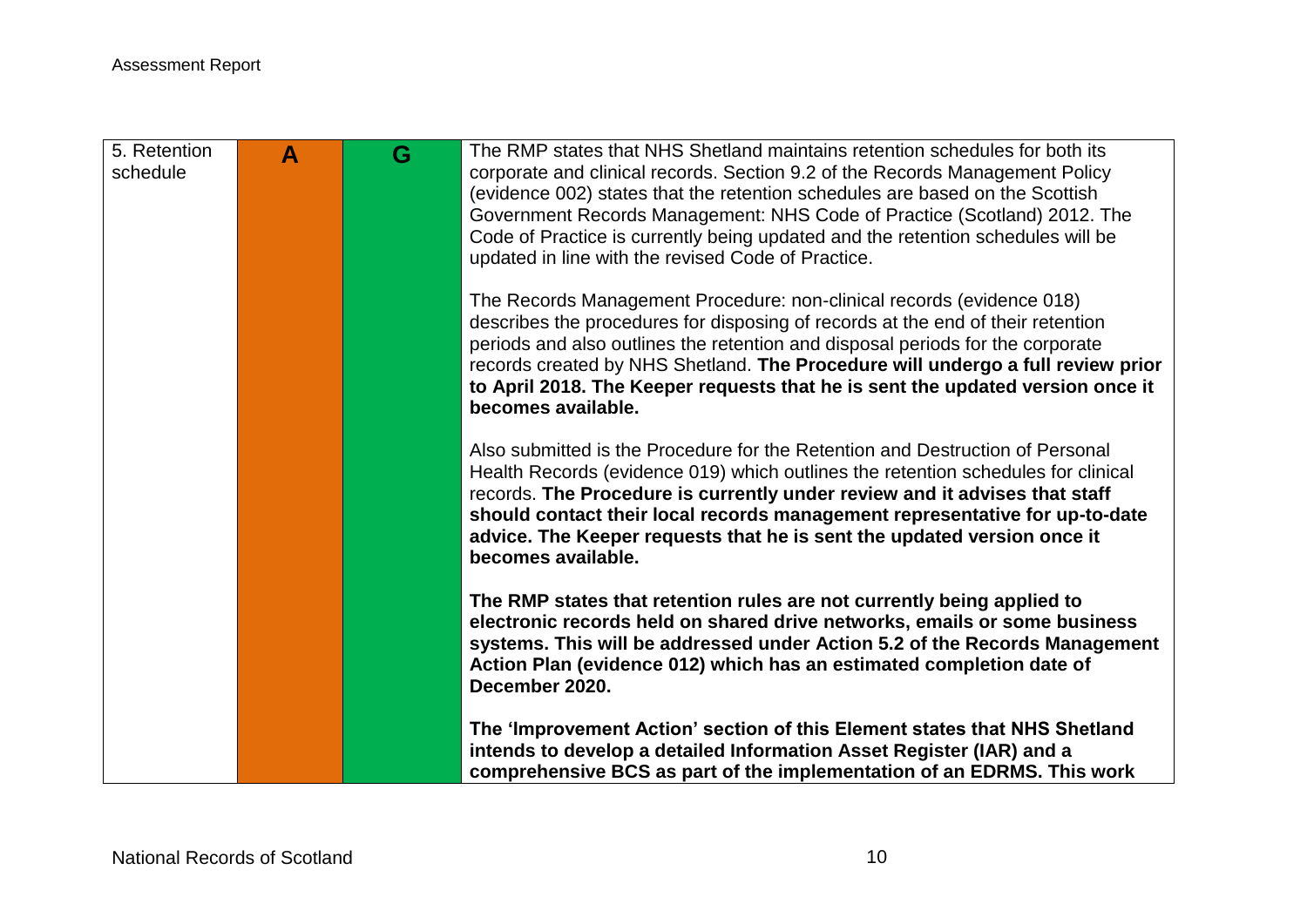|                                                         |   |   | will allow the consistent application of retention schedules. The development<br>of the IAR is due for completion in October 2019. Work has already<br>commenced on populating the IAR and NHS Shetland intends to produce a<br>completed draft IAR by the end of March 2018.<br>The Keeper can agree this Element on an 'Improvement Model' basis. This<br>means that the authority has identified a gap in provision (the lack of<br>consistent application of retention schedules) and has identified how it<br>intends to close this gap. This agreement is conditional on the Keeper being<br>kept up-to-date on the progress of work to close this gap. |
|---------------------------------------------------------|---|---|---------------------------------------------------------------------------------------------------------------------------------------------------------------------------------------------------------------------------------------------------------------------------------------------------------------------------------------------------------------------------------------------------------------------------------------------------------------------------------------------------------------------------------------------------------------------------------------------------------------------------------------------------------------|
| 6. Destruction<br>Arrangements<br>Compulsory<br>element | A | G | The RMP states that all staff are made aware of the importance of ensuring that<br>confidential waste is securely destroyed. The Keeper requests that he is sent<br>evidence of how staff are made aware of their responsibilities in regard to the<br>secure destruction of confidential waste-for example, do staff undergo<br>training or are they sent regular reminders of what they are required to do?                                                                                                                                                                                                                                                 |
|                                                         |   |   | ADDITIONAL EVIDENCE – In response to the Keeper's Interim Report, NHS<br>Shetland has provided further clarification. Staff are provided with guidance<br>on the secure destruction of confidential information at induction with<br>mandatory refresher courses every 18 months. Screenshots of the refresher<br>training and a staff awareness leaflet, both highlighting the importance of the<br>secure destruction of information and records, have been submitted (evidence<br>$052$ ).                                                                                                                                                                 |
|                                                         |   |   | The RMP goes on to describe the procedures in place for the secure destruction of:                                                                                                                                                                                                                                                                                                                                                                                                                                                                                                                                                                            |
|                                                         |   |   | Paper (on-site) - Both clinical and corporate paper records are securely destroyed<br>by a combination of on-site shredding and, at the discretion of the Head of<br>Department, for larger quantities of paper records they are placed in sealed waste<br>bags and disposed of in the community incinerator by a responsible person from the                                                                                                                                                                                                                                                                                                                 |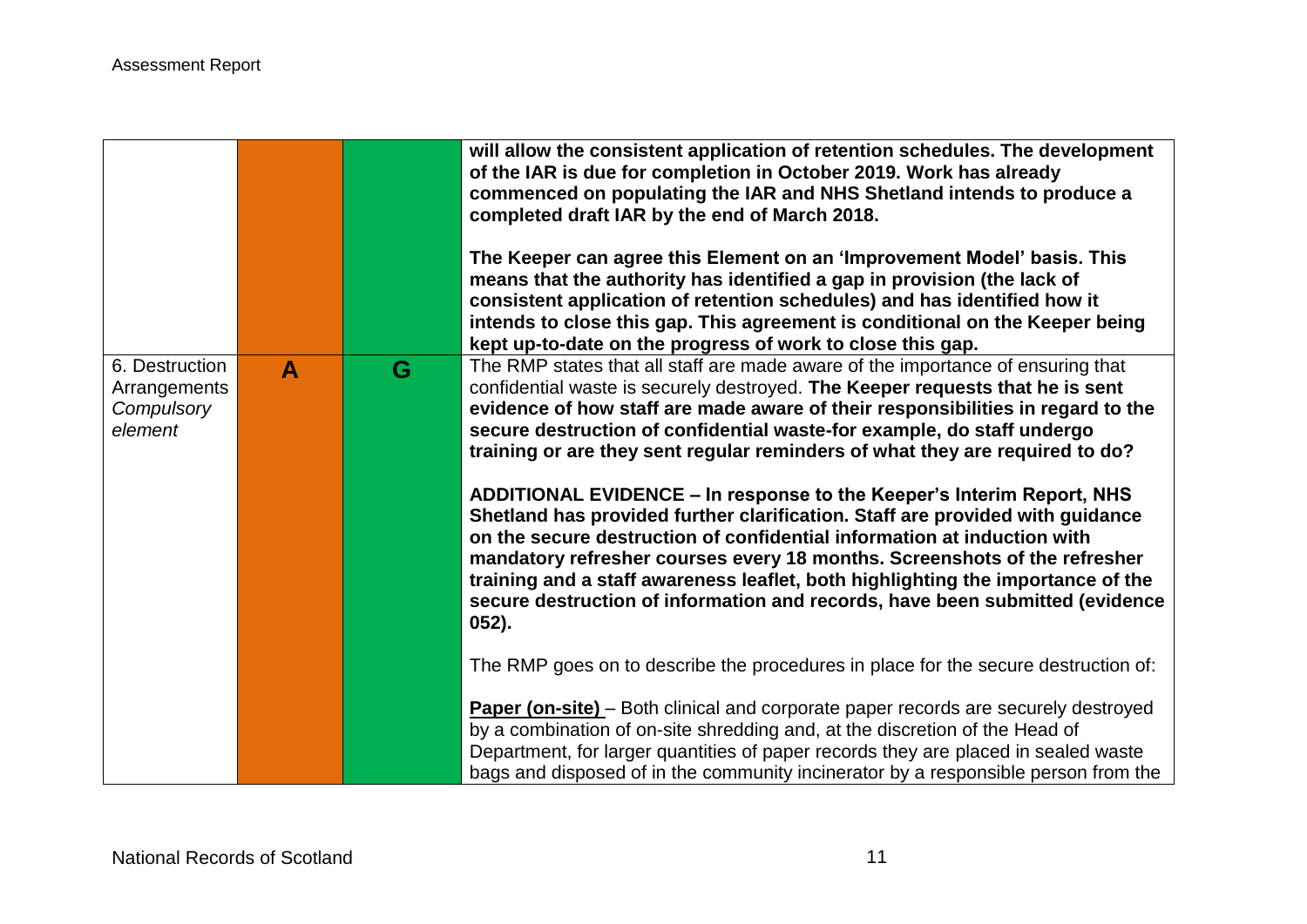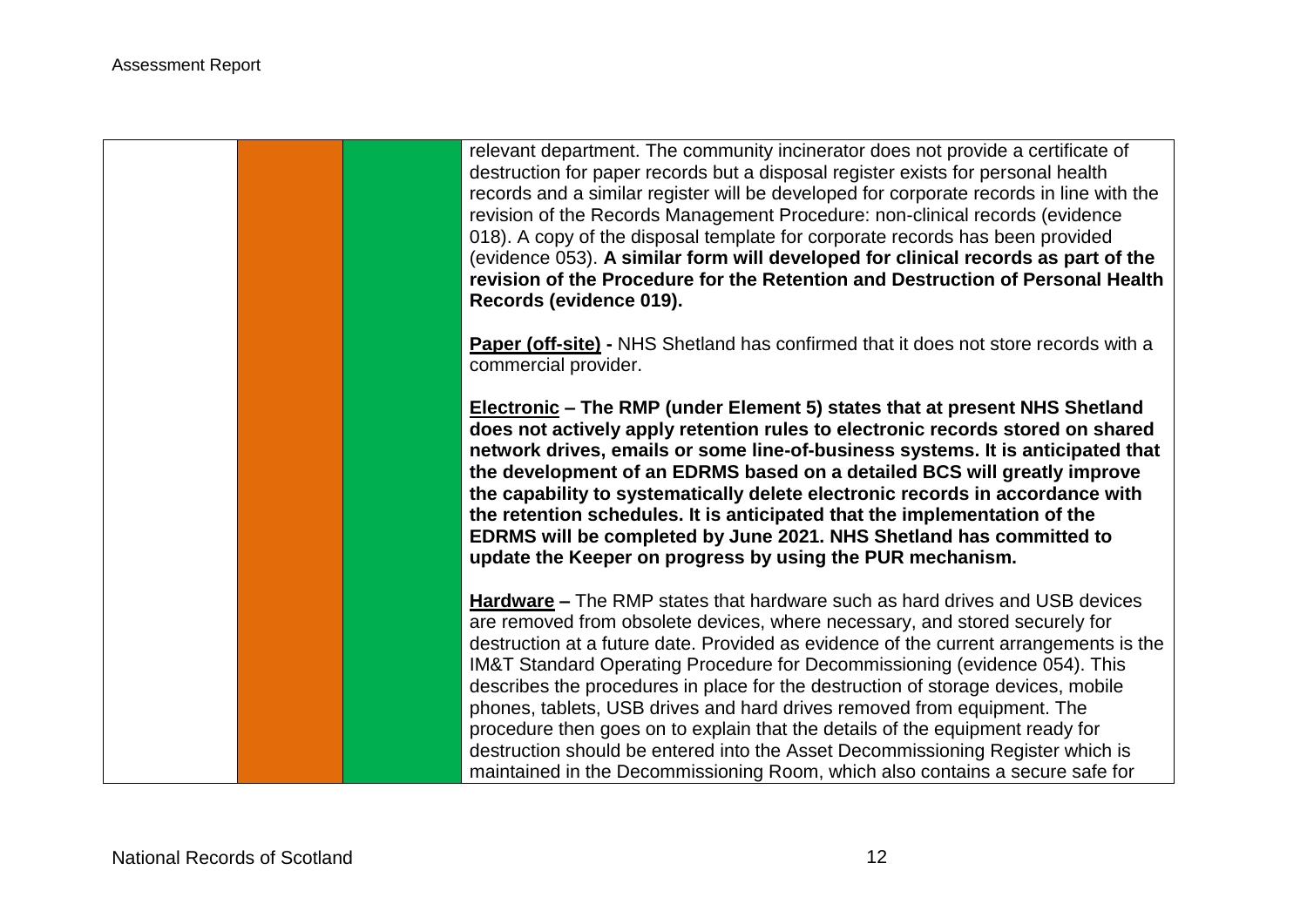|                                                       |   |   | storing equipment until ready for secure destruction. All data storage hardware is<br>securely transported to the local incinerator where it is securely destroyed. The<br>destruction must be undertaken by two IM&T staff.<br><b>Back-ups</b> - NHS Shetland quite rightly backs up its network data and records for<br>business continuity purposes on a regular basis and operates a 'real time recovery'<br>system. NHS Shetland has provided the Standard Operating Procedure for Back-Up<br>Checks (evidence 036). This details the back-up procedures in place for electronic<br>records and systems and also how long they are retained for. Backed up records<br>are retained for a maximum of one year before they are deleted. |
|-------------------------------------------------------|---|---|--------------------------------------------------------------------------------------------------------------------------------------------------------------------------------------------------------------------------------------------------------------------------------------------------------------------------------------------------------------------------------------------------------------------------------------------------------------------------------------------------------------------------------------------------------------------------------------------------------------------------------------------------------------------------------------------------------------------------------------------|
|                                                       |   |   | The RMP also states that NHS Shetland intends to develop a disposal register<br>to record the fact that records scheduled for destruction have been securely<br>disposed of. This action is built in to the Records Management Action Plan<br>(evidence 012) and has an estimated completion date of October 2019. The<br>Keeper requests that he is sent a sample of the register once it has been<br>developed.                                                                                                                                                                                                                                                                                                                          |
|                                                       |   |   | The Keeper can agree this Element on an 'Improvement Model' basis. This<br>would mean that the authority has identified a gap in provision (the lack of<br>audit trail provision for the destruction of paper records and the lack of ability<br>to delete electronic records in accordance with retention schedules) and has<br>identified how it intends to close this gap. This agreement is dependent upon<br>the Keeper being updated as the work to close the gap progresses.                                                                                                                                                                                                                                                        |
| 7. Archiving<br>and Transfer<br>Compulsory<br>element | G | G | NHS Shetland has identified Shetland Archives as the place of deposit for records<br>identified as having archival value. NHS Shetland has entered into a Memorandum<br>of Understanding (MoU) with Shetland Archives. This sets out the arrangements for<br>transferring records, of all formats, selected for permanent preservation to a suitable<br>archive repository. The MoU also outlines the obligations of each party and the<br>activities that NHS Shetland staff must undertake to prepare records for transfer.                                                                                                                                                                                                              |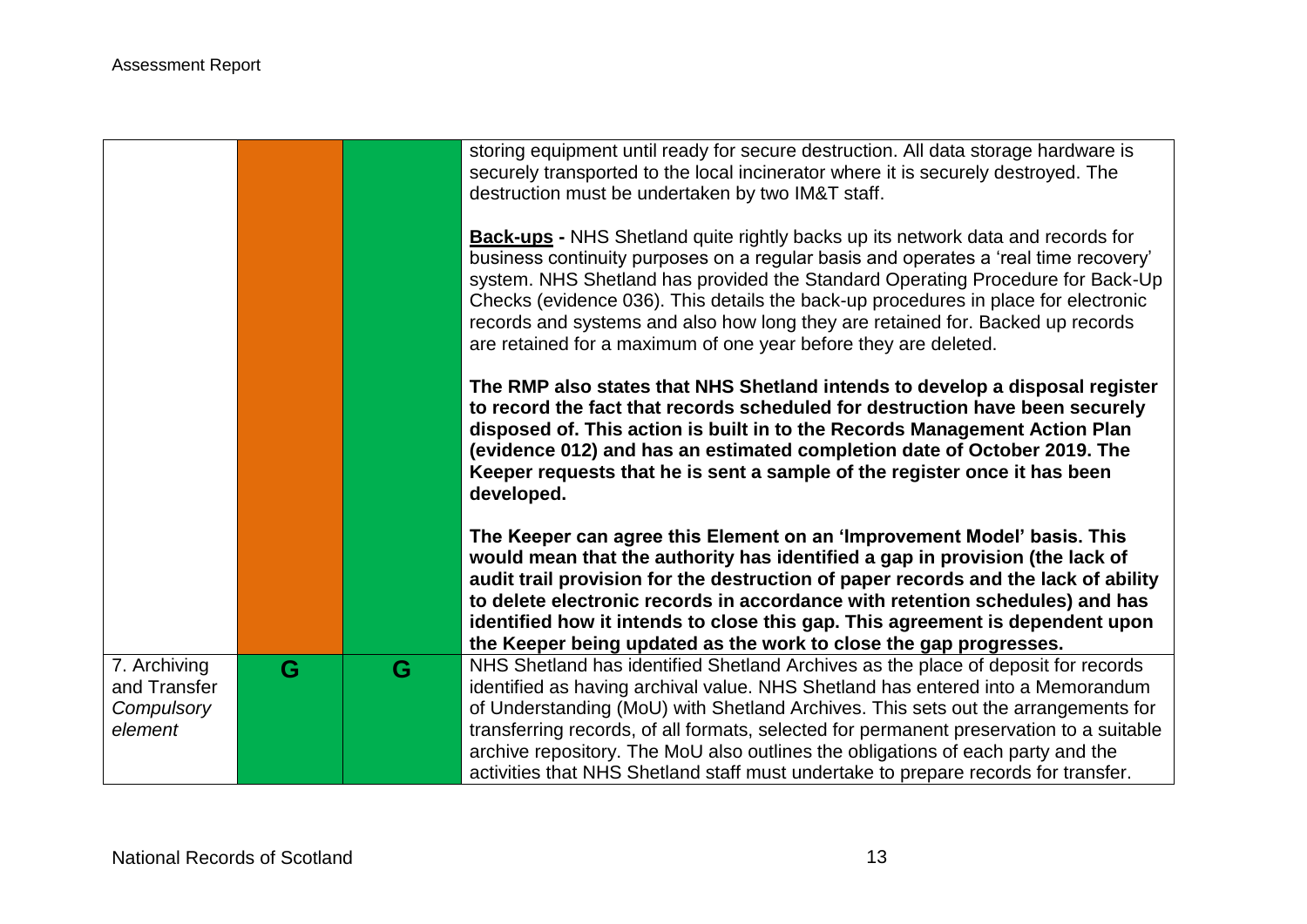|                                                     |   |   | The MoU is subject to on-going monitoring and will be reviewed every three years.                                                                                                                                                                                                                                                                                                                                                                                                                                                                                                                                                                                                                                                                                                                                                                                     |
|-----------------------------------------------------|---|---|-----------------------------------------------------------------------------------------------------------------------------------------------------------------------------------------------------------------------------------------------------------------------------------------------------------------------------------------------------------------------------------------------------------------------------------------------------------------------------------------------------------------------------------------------------------------------------------------------------------------------------------------------------------------------------------------------------------------------------------------------------------------------------------------------------------------------------------------------------------------------|
|                                                     |   |   | The 'Improvement Action' section of this Element states that NHS Shetland will work<br>with NHS archivists and Shetland Archives to develop a selection policy for paper<br>and electronic records created by NHS Shetland. Submitted as evidence is email<br>correspondence between NHS Shetland and the NHS Grampian Archivist (evidence<br>022) regarding a meeting to assist NHS Shetland to take this work forward. This is<br>included in the Records Management Action Plan (evidence 012) and has a<br>completion date of March 2018. The Keeper requests that he is sent a copy of<br>the selection policy once it has been finalised and approved.                                                                                                                                                                                                          |
|                                                     |   |   | The Keeper agrees that NHS Shetland has an arrangement in place to transfer<br>records selected for permanent preservation to a suitable archive.                                                                                                                                                                                                                                                                                                                                                                                                                                                                                                                                                                                                                                                                                                                     |
| 8. Information<br>Security<br>Compulsory<br>element | G | G | The RMP states that NHS Shetland has measures in place to protect both manual<br>and electronic records and systems. This is governed in the first instance by the<br>Information Security Policy (evidence 023). The Policy outlines the steps that NHS<br>Shetland has taken to prevent unauthorised access to its information and systems.<br>NHS Shetland also has a Patient Confidentiality Policy (evidence 024) which details<br>the procedures in place to protect patient information. This is based on the NHS<br>Code of Practice on Protecting Patient Confidentiality. All NHS Shetland records<br>management/information governance policies and procedures are being<br>reviewed and updated as part of the RMP Action Plan. The Keeper requests<br>that he is sent the Policy once it has been updated in order to keep the<br>submission up-to-date. |
|                                                     |   |   | NHS Shetland also operates under the Handling Information Securely: A guide for<br>staff in NHS Scotland (evidence 025). This outlines the practical steps that staff<br>should take to protect patient information.                                                                                                                                                                                                                                                                                                                                                                                                                                                                                                                                                                                                                                                  |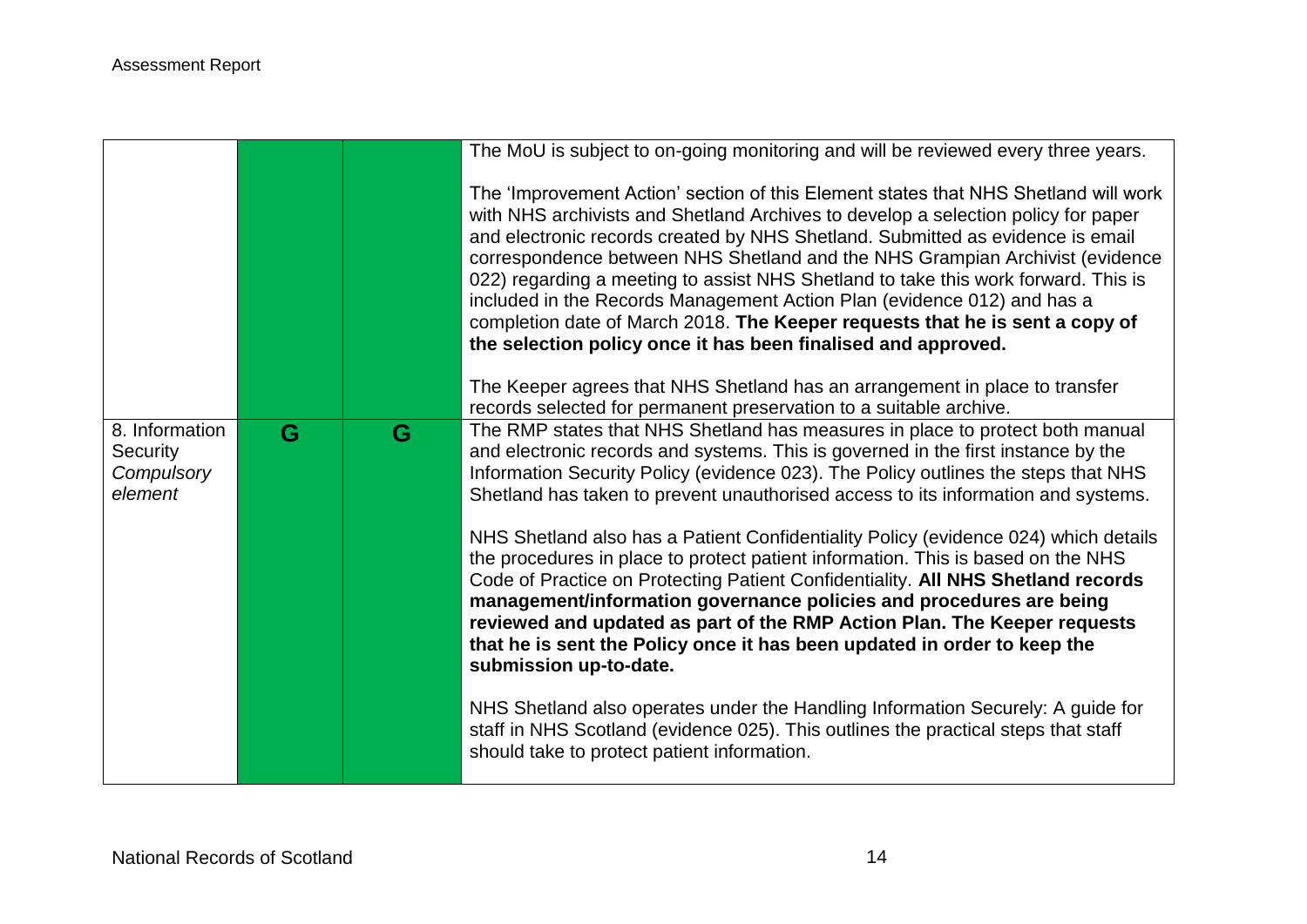|            |   |   | NHS Shetland staff also have access to a range of information governance<br>publications (evidence 026), such as the NHS Scotland Information Security Policy,<br>using email and text messages and handling requests for access to personal health<br>information. This appears on the eHealth website.<br>The RMP states that staff training in information governance and information<br>security issues takes place at induction and is followed up at regular intervals by<br>refresher training. A sample of the induction programme has been provided<br>(evidence 008) showing that information governance forms part of the training. A<br>PowerPoint presentation of the refresher training has also been provided (evidence<br>009). Also submitted is a screenshot of the mandatory online LearnPro module on<br>Safe Information Handling (evidence 010). Staff training also features in the<br>Information Governance Annual Report 2015-16 (evidence 011). Also provided are<br>screenshots of the Education and Training Area of NHS Shetland's Intranet<br>(evidence 028) showing that staff have access to records management and<br>information governance training and guidance. |
|------------|---|---|-------------------------------------------------------------------------------------------------------------------------------------------------------------------------------------------------------------------------------------------------------------------------------------------------------------------------------------------------------------------------------------------------------------------------------------------------------------------------------------------------------------------------------------------------------------------------------------------------------------------------------------------------------------------------------------------------------------------------------------------------------------------------------------------------------------------------------------------------------------------------------------------------------------------------------------------------------------------------------------------------------------------------------------------------------------------------------------------------------------------------------------------------------------------------------------------------------|
|            |   |   | The 'Improvement Action' section of this Element states that the NHS Scotland<br>Information Assurance Strategy (2011-2015) is being replaced by the NHS Scotland<br>Information Security Policy Framework (ISPF) which will require NHS Boards to<br>design, build and implement an information security management system. This is<br>built into NHS Shetland's Records Management Action Plan (evidence 012)<br>(Section 8.1).<br>The Keeper agrees that NHS Shetland has appropriate measures in place to protect<br>its information and systems.                                                                                                                                                                                                                                                                                                                                                                                                                                                                                                                                                                                                                                                 |
| 9. Data    | G | G | NHS Shetland is registered as a Data Controller with the Information                                                                                                                                                                                                                                                                                                                                                                                                                                                                                                                                                                                                                                                                                                                                                                                                                                                                                                                                                                                                                                                                                                                                  |
| Protection |   |   | Commissioner's Office (ICO) (registration number: Z6545407).                                                                                                                                                                                                                                                                                                                                                                                                                                                                                                                                                                                                                                                                                                                                                                                                                                                                                                                                                                                                                                                                                                                                          |
|            |   |   | NHS Shetland has submitted its Information Security Policy (evidence 023). The                                                                                                                                                                                                                                                                                                                                                                                                                                                                                                                                                                                                                                                                                                                                                                                                                                                                                                                                                                                                                                                                                                                        |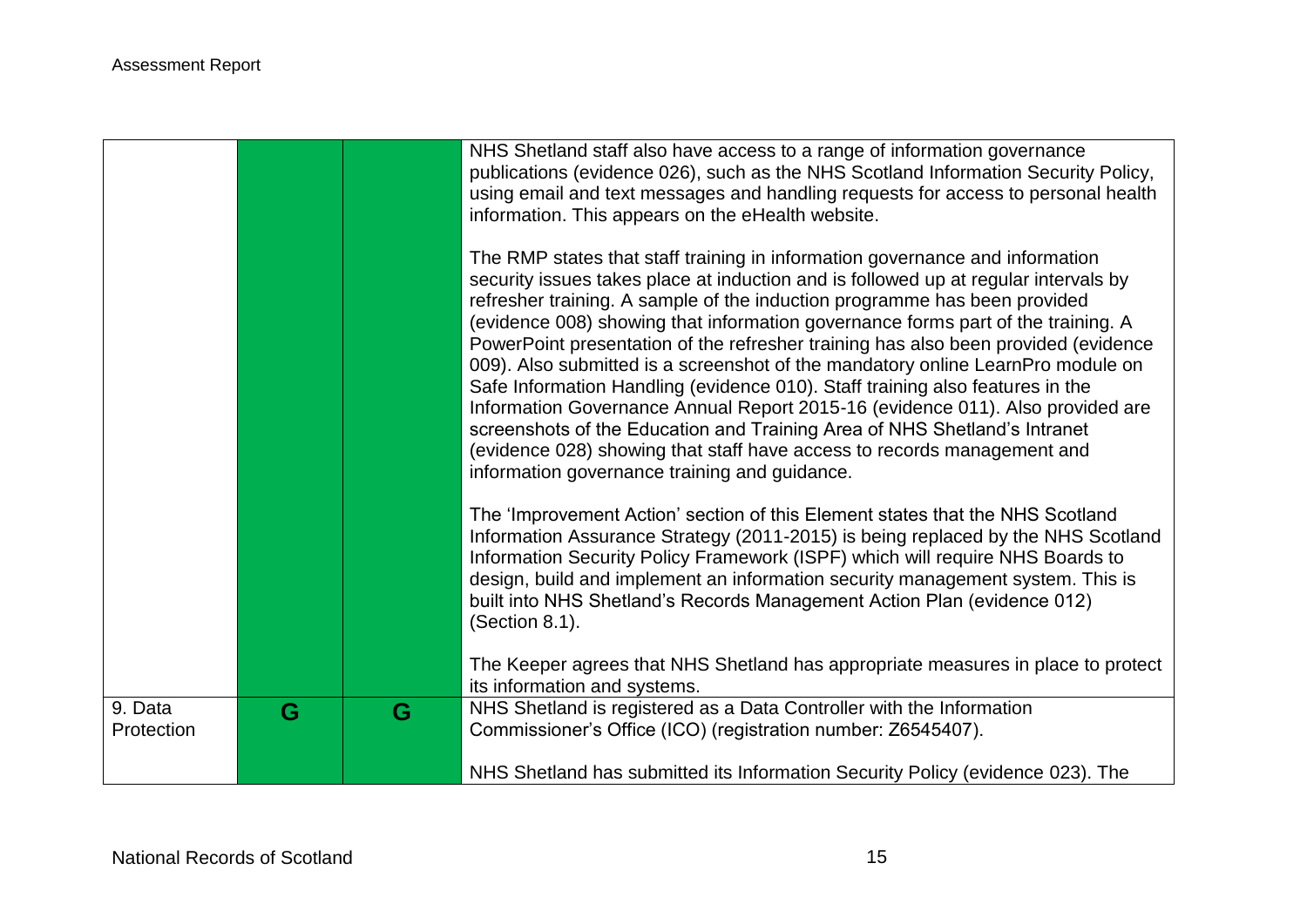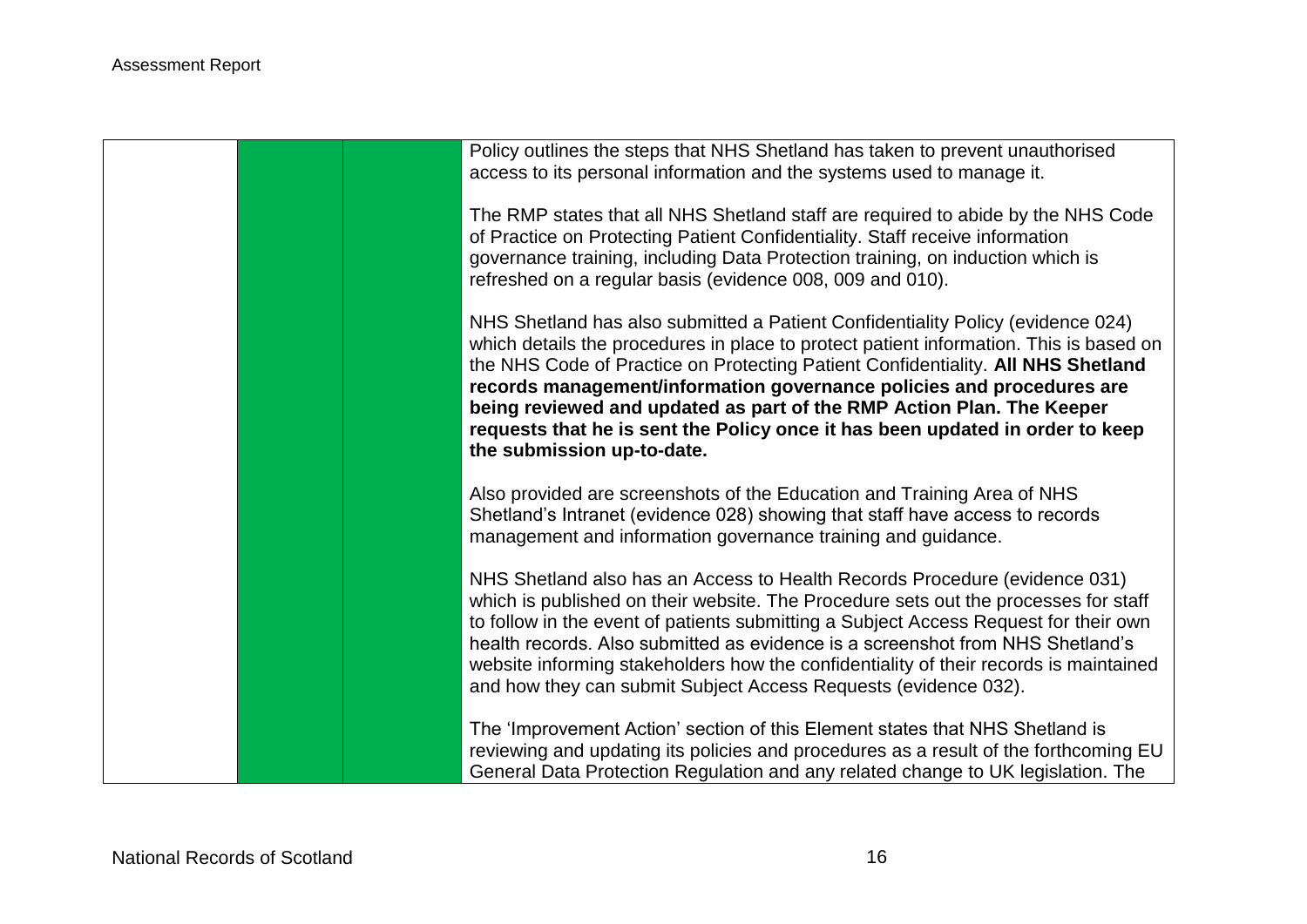|                                                    |   |   | Keeper commends this forward-thinking approach and requests that he is provided<br>with any updated policies and procedures in order to keep the submission up-to-<br>date.<br>The Keeper agrees that NHS Shetland understands its requirements under the Data<br>Protection Act 1998 and provides training and guidance for staff.                                                                                                                                                                                                                                                                                                                                                                                       |
|----------------------------------------------------|---|---|---------------------------------------------------------------------------------------------------------------------------------------------------------------------------------------------------------------------------------------------------------------------------------------------------------------------------------------------------------------------------------------------------------------------------------------------------------------------------------------------------------------------------------------------------------------------------------------------------------------------------------------------------------------------------------------------------------------------------|
| 10. Business<br>Continuity<br>and Vital<br>Records | G | G | The RMP states that NHS Shetland has corporate, departmental and site specific<br>Business Recovery/Continuity Plans (BRCPs). An extract from the Major<br>Emergency Plan (evidence 034) indicates that NHS Shetland has BRCPs in place.<br>A Resilience Scotland Template for NHS Business Continuity Plans has been<br>submitted (evidence 035). NHS Shetland has submitted the BCP for its<br>headquarters (evidence 035a). This details the actions to be taken in the event of a<br>number of scenarios. Also submitted is a report from external auditors into business<br>continuity arrangements (evidence 035b). It contains an action plan which NHS<br>Shetland has implemented in order to make improvements. |
|                                                    |   |   | The RMP also states that electronic records and information held and managed on<br>NHS Shetland are subject to regular back-up procedures and are capable of<br>providing a 'real time recovery' option in the event of a disaster. NHS Shetland has<br>provided the Standard Operating Procedure for Back-Up Checks (evidence 036).<br>This details the back-up procedures in place for electronic records and systems and<br>also how long they are retained for. Backed up records are retained for a maximum<br>of one year before they are deleted.                                                                                                                                                                  |
|                                                    |   |   | Business Continuity Planning also forms part of the internal auditors work<br>programme 2015/16 to 2016/17 (evidence 037).                                                                                                                                                                                                                                                                                                                                                                                                                                                                                                                                                                                                |
|                                                    |   |   | The 'Improvement Action' section of this Element states that the introduction of a<br>network of records management champions will assist with the implementation and<br>review of departmental BCPs. This is built in to the Records Management Action                                                                                                                                                                                                                                                                                                                                                                                                                                                                   |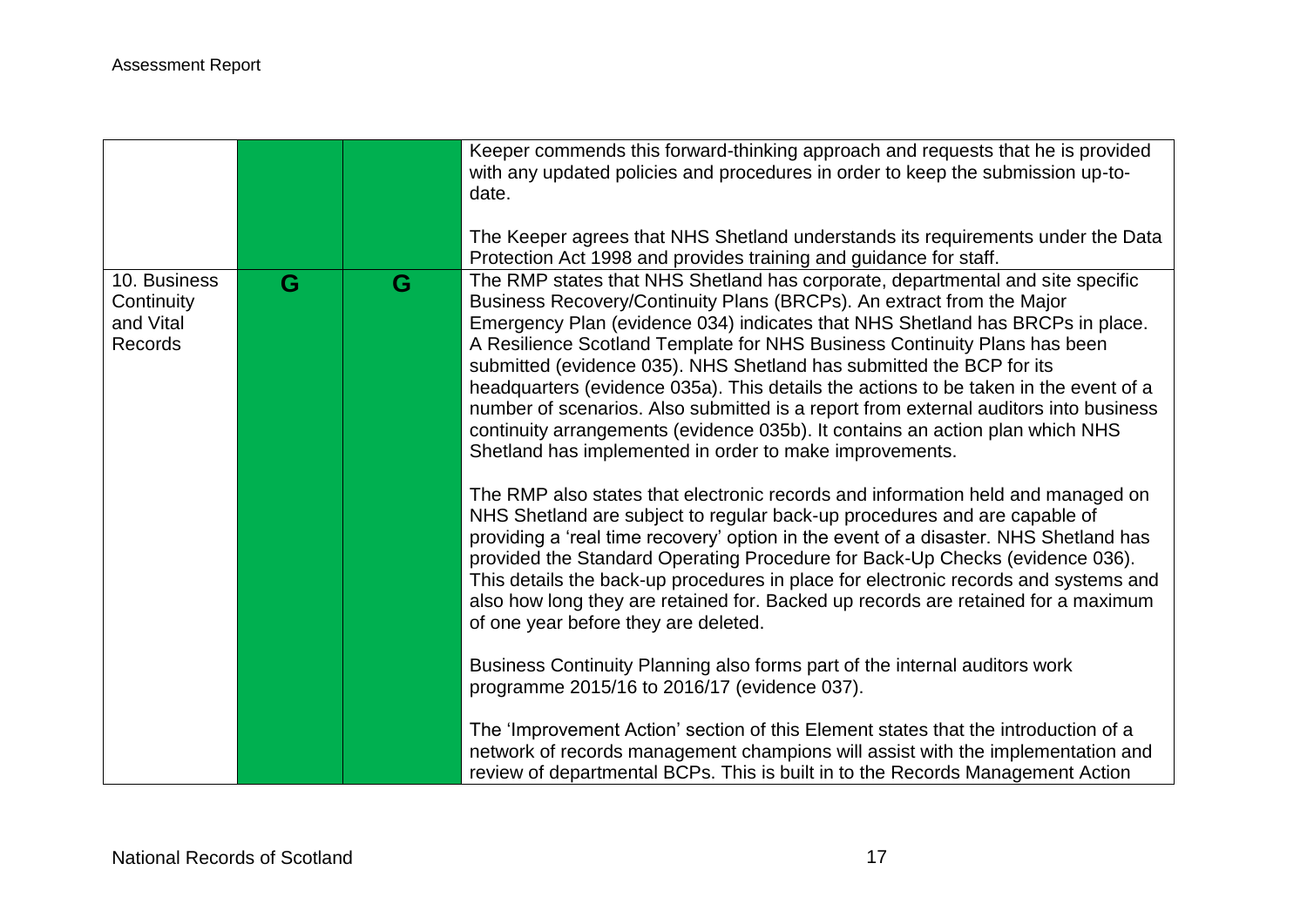|                 |              |   | Plan (evidence 012).                                                                                                                                                                                                                                                                                                                                                                                                                                                                                                                                                                                                           |
|-----------------|--------------|---|--------------------------------------------------------------------------------------------------------------------------------------------------------------------------------------------------------------------------------------------------------------------------------------------------------------------------------------------------------------------------------------------------------------------------------------------------------------------------------------------------------------------------------------------------------------------------------------------------------------------------------|
|                 |              |   | The Keeper agrees that NHS Shetland has processes in place to resume its<br>business in the event of a disaster and has considered the importance of protecting<br>its vital records.                                                                                                                                                                                                                                                                                                                                                                                                                                          |
| 11. Audit trail | $\mathbf{A}$ | G | The RMP states that NHS Shetland manages its paper and electronic records, both<br>corporate and clinical, using a range of different systems. Some of the electronic<br>systems (such as TRAKCARE and Datix) have full audit trail capabilities. NHS<br>Shetland has provided screenshots showing a sample of the audit trail functionality<br>available in the TrakCare system (evidence 055).                                                                                                                                                                                                                               |
|                 |              |   | The RMP goes on to state that the majority of paper clinical records are tracked<br>using a barcode system. NHS Shetland has explained that it is seeking to reduce its<br>reliance on paper records by scanning both clinical and corporate records. A<br>photograph of the scanning equipment has been provided (evidence 056). To<br>improve the tracking of paper corporate records NHS Shetland will implement<br>a tracking system based on one in operation at the University of Edinburgh<br>(evidence 057). The Keeper looks forward to receiving updates on the<br>progress of this work as part of the PUR process. |
|                 |              |   | NHS Shetland has in place a Policy for the Transportation of Health Records<br>(evidence 038). This covers the movement of both electronic and paper health<br>records between departments within NHS Shetland and out-with the organisation.<br>The Keeper requests that he is sent the updated version once it becomes<br>available. All NHS Shetland records management/information governance<br>policies and procedures are being reviewed and updated as part of the RMP<br>Action Plan. The Keeper requests that he is sent the Policy once it has been<br>updated in order to keep the submission up-to-date.          |
|                 |              |   | Also submitted is a Framework for Document Development (evidence 040). The                                                                                                                                                                                                                                                                                                                                                                                                                                                                                                                                                     |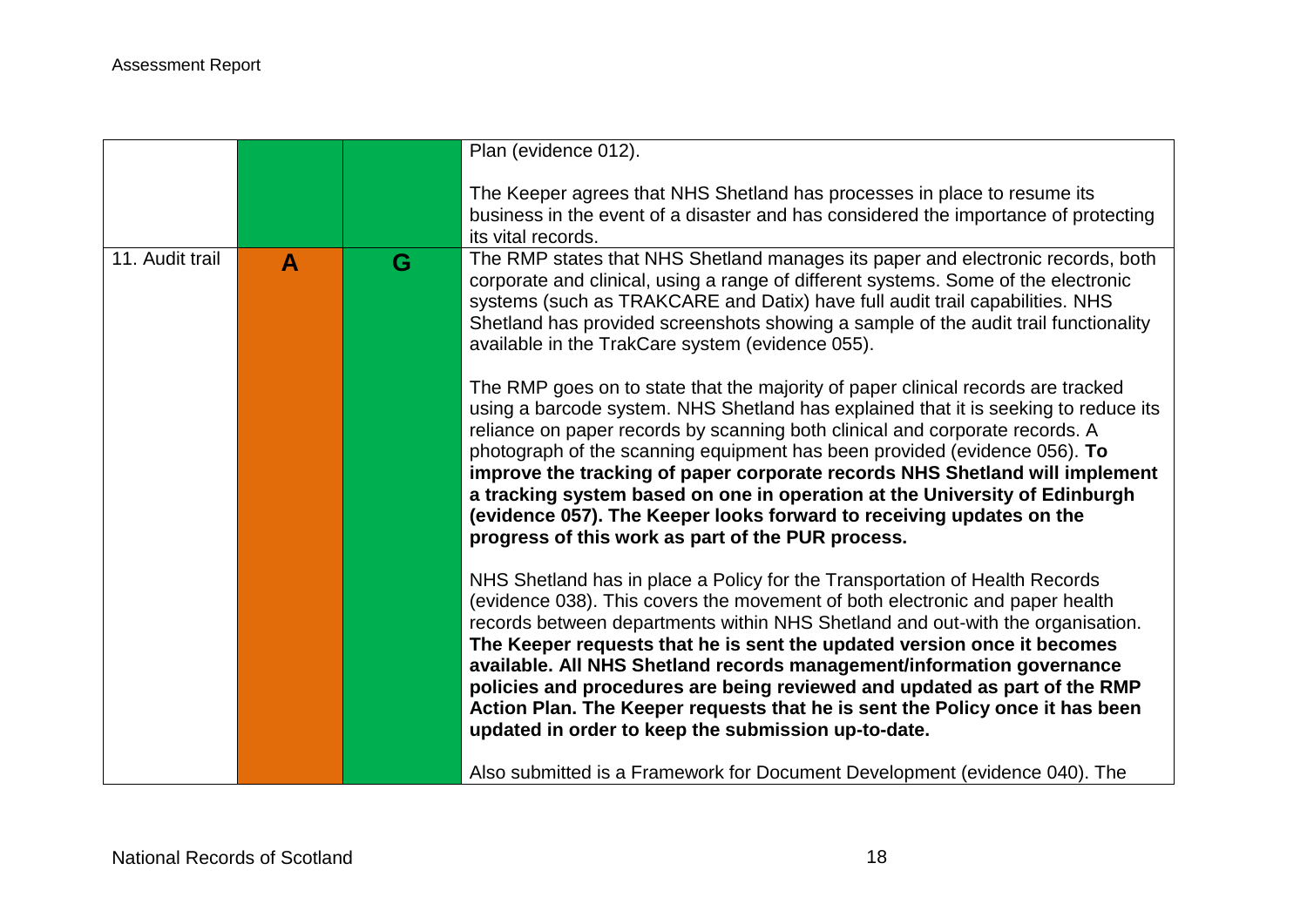|                  |   |   | Framework is intended to lead to a consistent approach to the development of<br>corporate documents such as strategies, policies and protocols. This includes<br>appendices which act as templates for the unified development of cover sheets and<br>document control information. The Keeper requests that he is sent the updated<br>version once it becomes available. All NHS Shetland records<br>management/information governance policies and procedures are being<br>reviewed and updated as part of the RMP Action Plan. The Keeper requests<br>that he is sent the Framework once it has been updated in order to keep the |
|------------------|---|---|--------------------------------------------------------------------------------------------------------------------------------------------------------------------------------------------------------------------------------------------------------------------------------------------------------------------------------------------------------------------------------------------------------------------------------------------------------------------------------------------------------------------------------------------------------------------------------------------------------------------------------------|
|                  |   |   | submission up-to-date.                                                                                                                                                                                                                                                                                                                                                                                                                                                                                                                                                                                                               |
|                  |   |   | The RMP states that NHS Shetland also uses the Fairwarning software which is<br>used to monitor various information systems for unauthorised use and can provide<br>audit trail information.                                                                                                                                                                                                                                                                                                                                                                                                                                         |
|                  |   |   | The RMP also states that there is limited audit trail provision for records<br>managed on shared drives. The project to develop and implement an EDRMS<br>is intended to significantly improve the level of provision in this area. This<br>work is built in to the Records Management Action Plan (evidence 012) and<br>has an estimated completion date of June 2021. The Keeper requests that he<br>is kept informed of the progress of this work.                                                                                                                                                                                |
|                  |   |   | The Keeper can agree this Element on an 'Improvement Model' basis. This<br>means that the authority has identified gaps in provision (the lack of audit trail<br>capabilities in NHS Shetland's shared drives and paper records) and has<br>identified how it intends to close these gaps. This agreement would be<br>dependent upon the Keeper being kept informed of progress.                                                                                                                                                                                                                                                     |
| 12.              | G | G | The RMP states that the NHS Scotland Information Governance Competency                                                                                                                                                                                                                                                                                                                                                                                                                                                                                                                                                               |
| Competency       |   |   | Framework (evidence 041) recommends that a records manager should have a                                                                                                                                                                                                                                                                                                                                                                                                                                                                                                                                                             |
| <b>Framework</b> |   |   | degree or a postgraduate qualification or working towards one. This is not a                                                                                                                                                                                                                                                                                                                                                                                                                                                                                                                                                         |
| for records      |   |   | requirement of the PRSA and NHS Shetland has committed to providing training to                                                                                                                                                                                                                                                                                                                                                                                                                                                                                                                                                      |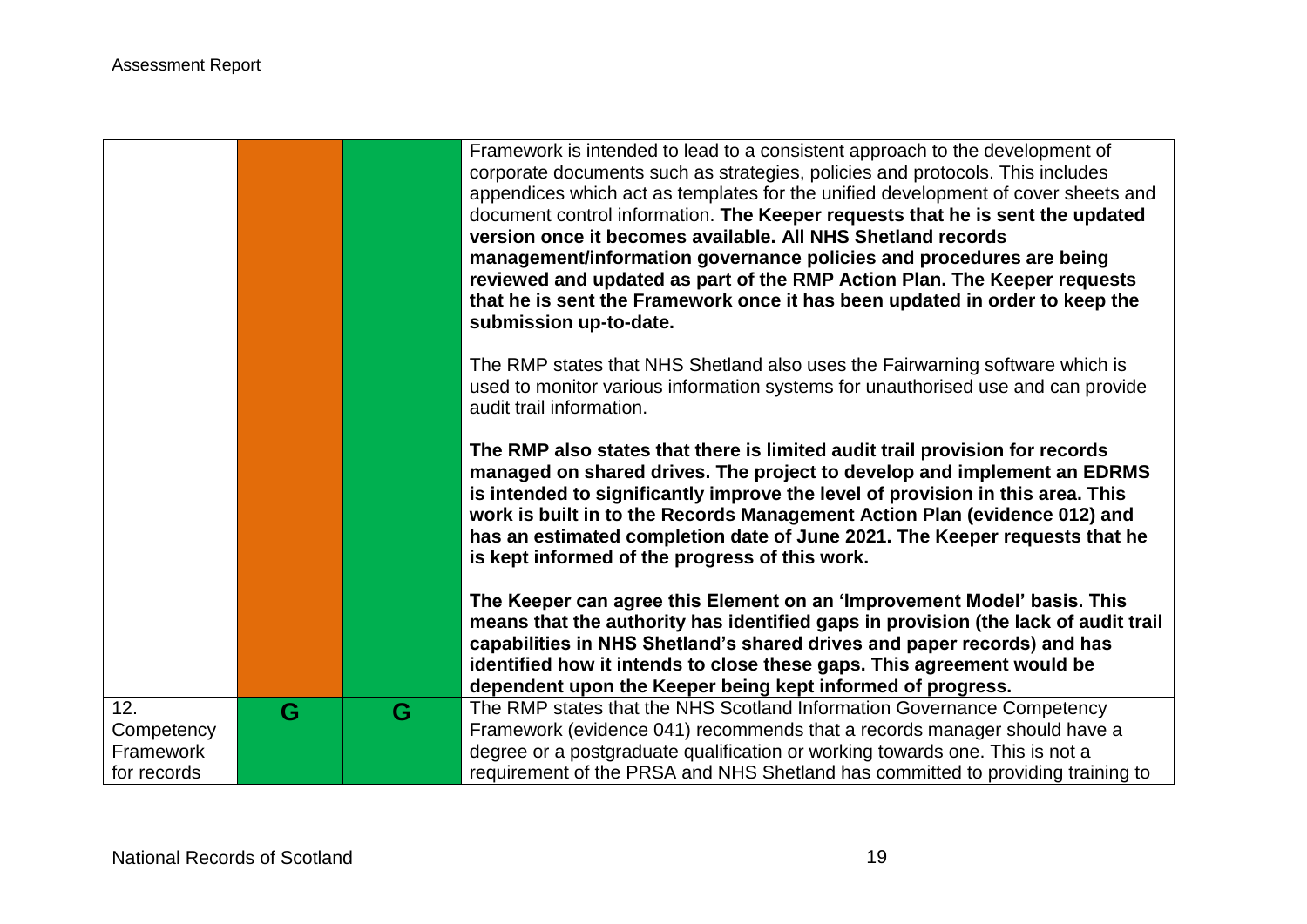| management<br>staff             |   |   | the appropriate level for relevant staff. NHS Shetland also recognises that additional<br>specialist training is required for the records managers identified in Element 2.<br>The Job Descriptions for the RMP Project Manager (Corporate Records) and the<br>Health Records and Clinical Coding Manager (Clinical Records) (evidence 003 and<br>004) both show the responsibility for records management in their respective areas.                                                                                                                                                                                                                                                                                                        |
|---------------------------------|---|---|----------------------------------------------------------------------------------------------------------------------------------------------------------------------------------------------------------------------------------------------------------------------------------------------------------------------------------------------------------------------------------------------------------------------------------------------------------------------------------------------------------------------------------------------------------------------------------------------------------------------------------------------------------------------------------------------------------------------------------------------|
|                                 |   |   | Staff are provided with information governance training on induction (evidence 008).<br>This is followed up by regular refresher training and mandatory LearnPro online<br>training (evidence 009 and 010). There is also records management and information<br>governance training available on the NHS Shetland intranet (evidence 027).                                                                                                                                                                                                                                                                                                                                                                                                   |
|                                 |   |   | The 'Improvement Action' section of the Element states that NHS Shetland will<br>undertake a Learning Needs Analysis to identify the training required by staff to<br>carry out their records management responsibilities. This will then inform a training<br>programme at foundation, intermediate and advanced levels to support staff who<br>have operational responsibility for records management. This is included in the<br>Records Management Action Plan (evidence 012) and has a completion date of<br>March 2019. The Keeper commends this commitment to training and requests that<br>he is kept informed of the progress of this work.<br>The Keeper agrees that there are arrangements in place to ensure that all staff with |
|                                 |   |   | responsibility for records management have access to appropriate training.                                                                                                                                                                                                                                                                                                                                                                                                                                                                                                                                                                                                                                                                   |
| 13.<br>Assessment<br>and Review | G | G | The RMP states that the RMP and associated policies and procedures will be<br>reviewed as part of NHS Shetland's established governance procedures. The<br>monthly meeting of the eHealth and Information Strategy Group (eISG) will be used<br>as a conduit for reporting records management progress and issues. The SIRO and<br>RMP Project Manager (see Element 2) both sit on the eISG.                                                                                                                                                                                                                                                                                                                                                 |
|                                 |   |   | The Terms of Reference of the eISG has been provided (evidence 044). This                                                                                                                                                                                                                                                                                                                                                                                                                                                                                                                                                                                                                                                                    |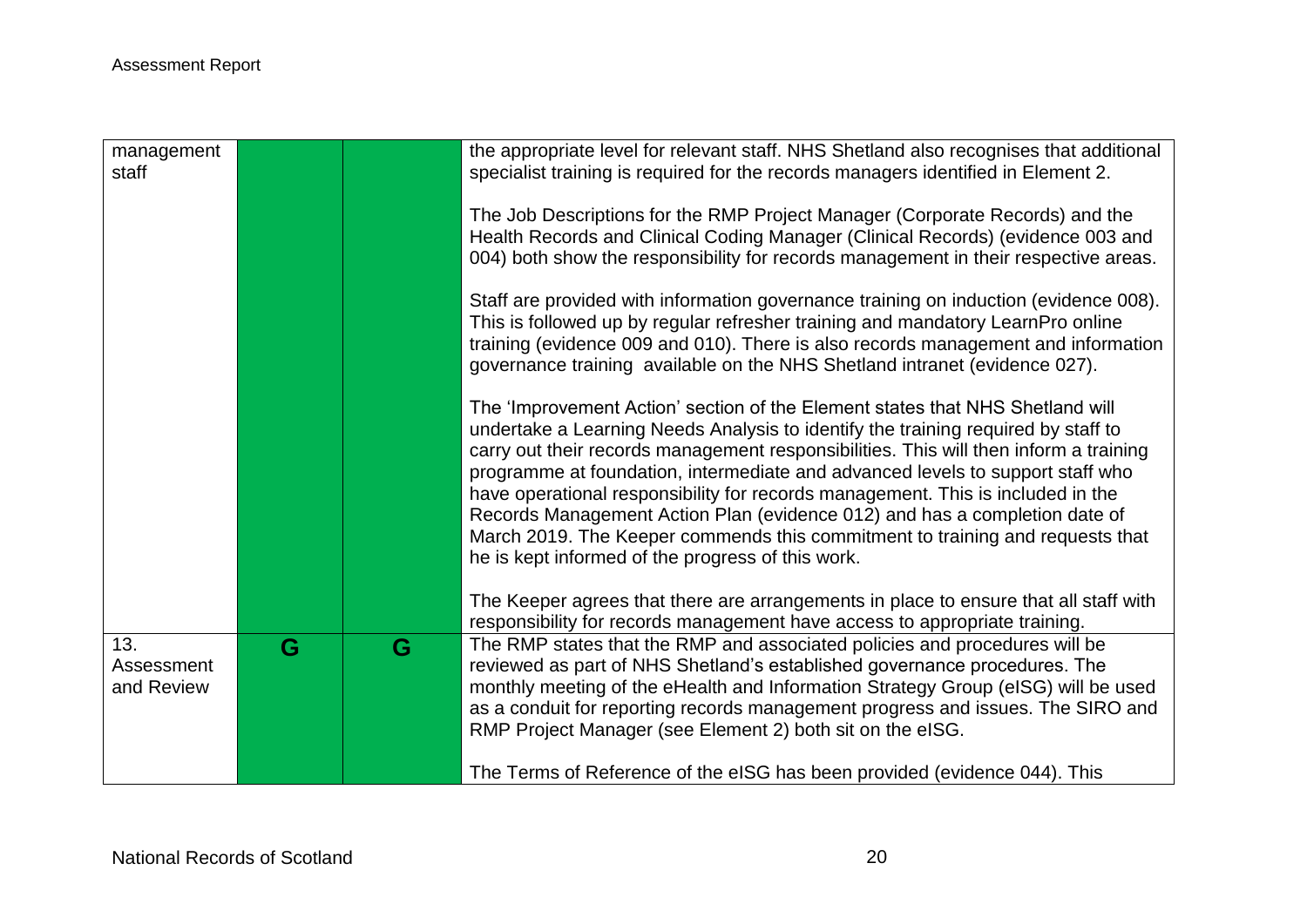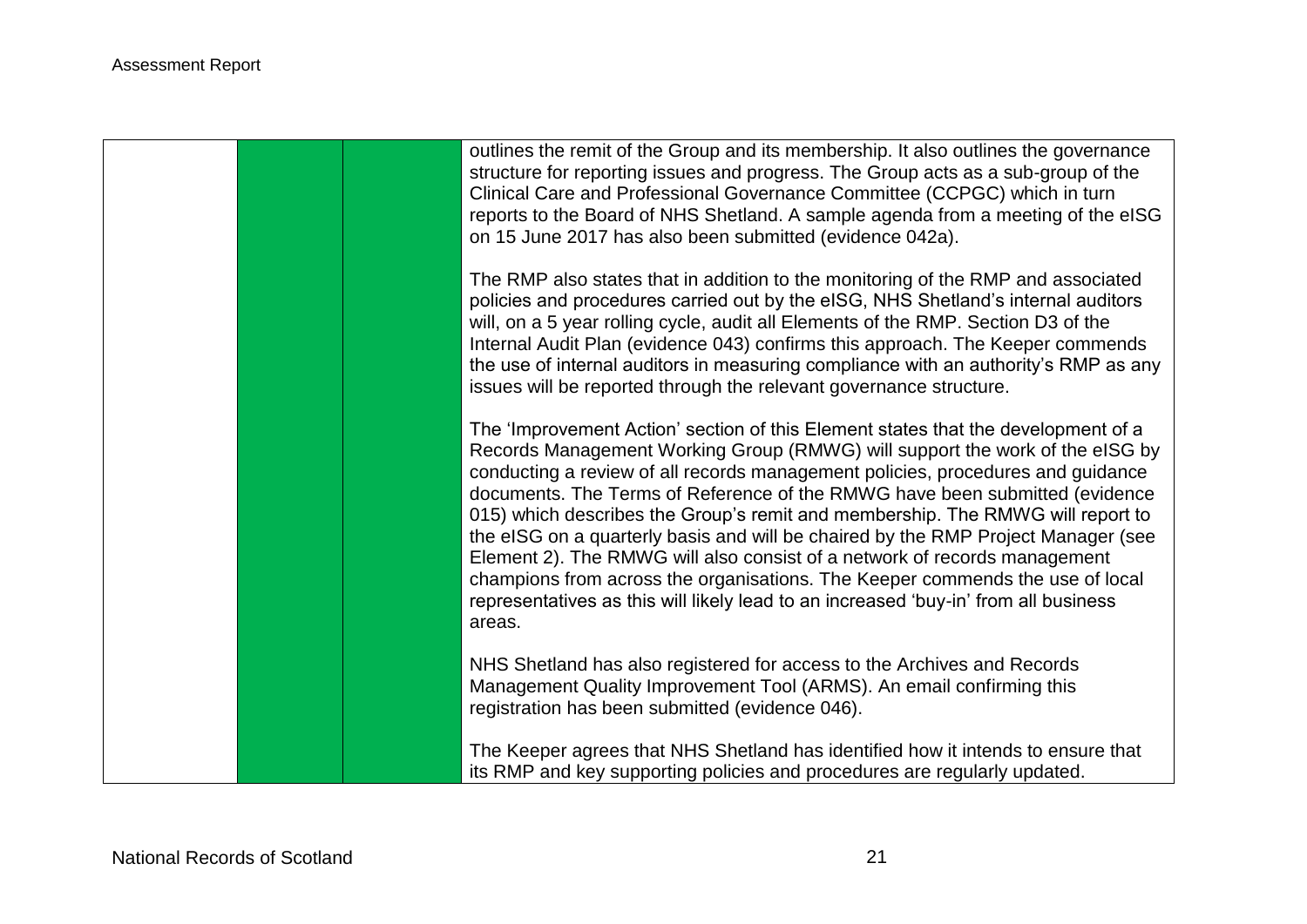| 14. Shared<br>Information | G | G | NHS Shetland is a signatory to the Shetland Data Sharing Partnership along with<br>Shetland Islands Council, Police Scotland and Voluntary Action Shetland. The<br>Partnership has been developed to allow the secure sharing of information amongst<br>the partners. The Partnership's arrangements are governed by the provisions of the<br>Shetland Data Sharing Policy (evidence 047). This sets out the information<br>governance arrangements in place for both the systematic or one-off sharing of<br>information. It also describes the Partnership's commitment to complying with the<br>Data Protection Act 1998 and the Data Sharing Code of Practice produced by the<br>Information Commissioner's Office with regards to personal information. It is also<br>used as the basis for information sharing agreements with organisations out-with the<br>Partnership. All NHS Shetland records management/information governance<br>policies and procedures are being reviewed and updated as part of the RMP<br>Action Plan. The Keeper requests that he is sent the Policy once it has been<br>updated in order to keep the submission up-to-date. |
|---------------------------|---|---|----------------------------------------------------------------------------------------------------------------------------------------------------------------------------------------------------------------------------------------------------------------------------------------------------------------------------------------------------------------------------------------------------------------------------------------------------------------------------------------------------------------------------------------------------------------------------------------------------------------------------------------------------------------------------------------------------------------------------------------------------------------------------------------------------------------------------------------------------------------------------------------------------------------------------------------------------------------------------------------------------------------------------------------------------------------------------------------------------------------------------------------------------------------|
|                           |   |   | Individual information sharing agreements between NHS Shetland and other bodies<br>are based on the Scottish Accord for Sharing Personal Information (SASPI)<br>(evidence 048). This is being replaced by the Scottish Information Sharing Toolkit<br>(evidence 050). NHS Shetland will in future use the Toolkit for reviewing existing<br>information sharing agreements and this is built into the Records Management<br>Action Plan (evidence 012).                                                                                                                                                                                                                                                                                                                                                                                                                                                                                                                                                                                                                                                                                                        |
|                           |   |   | A sample Information Sharing Agreement between NHS Shetland, Shetland Islands<br>Council and the Common Services Agency for the Scottish Health Service has been<br>submitted (evidence 049). The Agreement contains a section on records<br>management.                                                                                                                                                                                                                                                                                                                                                                                                                                                                                                                                                                                                                                                                                                                                                                                                                                                                                                       |
|                           |   |   | The Keeper agrees that NHS Shetland has procedures in place to allow it to share<br>information securely with other bodies and has considered information governance<br>in these arrangements.                                                                                                                                                                                                                                                                                                                                                                                                                                                                                                                                                                                                                                                                                                                                                                                                                                                                                                                                                                 |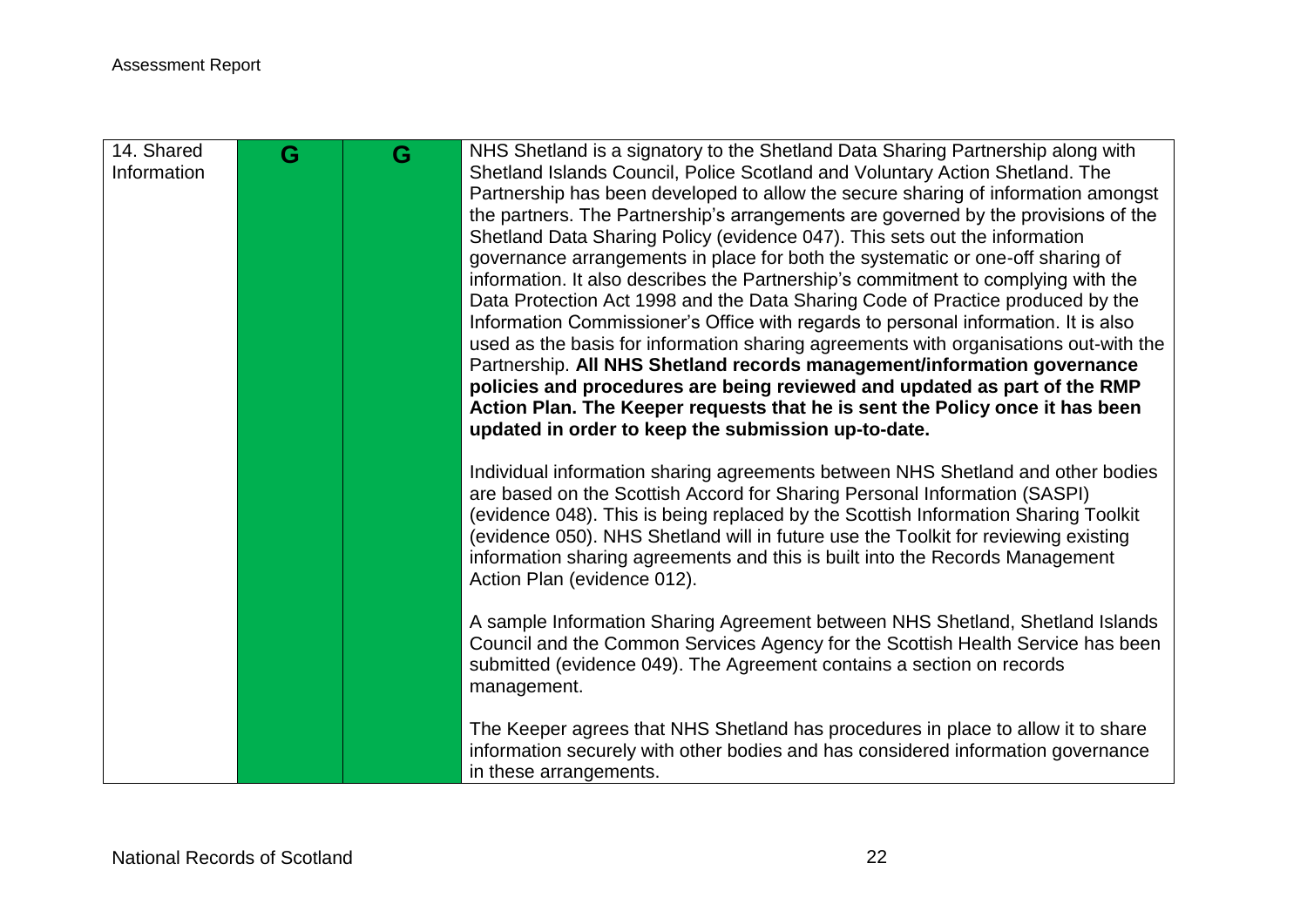| <b>Third Parties</b> | G | The RMP states that NHS Shetland is aware of the importance of ensuring that third<br>party contractors have provisions in place to allow them to create and manage<br>records in accordance with the obligations placed upon NHS Shetland.                                                                                                                                                                                                                                                                                                                                                                                              |
|----------------------|---|------------------------------------------------------------------------------------------------------------------------------------------------------------------------------------------------------------------------------------------------------------------------------------------------------------------------------------------------------------------------------------------------------------------------------------------------------------------------------------------------------------------------------------------------------------------------------------------------------------------------------------------|
|                      |   | The RMP states that some of NHS Shetland's functions are carried out by third<br>parties. For example, its HR functions are carried out by NHS Grampian which is<br>also subject to the requirements of the Public Records (Scotland) Act 2011. Some<br>functions are also carried out by independent medical practitioners. NHS enters into<br>Service Level Agreements (SLAs) with third party providers which contains<br>reference to the Data Protection Act 1998 and the Freedom of Information<br>(Scotland) Act 2002 and covers issues such as confidentiality and security. A<br>template SLA has been supplied (evidence 051). |
|                      |   | This Element contains an Improvement Action to review and, where necessary,<br>revise the SLAs and contracts at the relevant time to ensure that contractors have<br>measures in place to manage their records in accordance with NHS Shetland's<br>obligations.                                                                                                                                                                                                                                                                                                                                                                         |
|                      |   | The Keeper agrees that NHS Shetland has provisions in place to ensure that third<br>party providers are aware of their records management obligations.                                                                                                                                                                                                                                                                                                                                                                                                                                                                                   |

# **6. Keeper's Summary**

Elements 1-14 that the Keeper considers should be in a public authority records management plan have been properly considered by NHS Shetland. Policies and governance structures are in place to implement the actions required by the plan.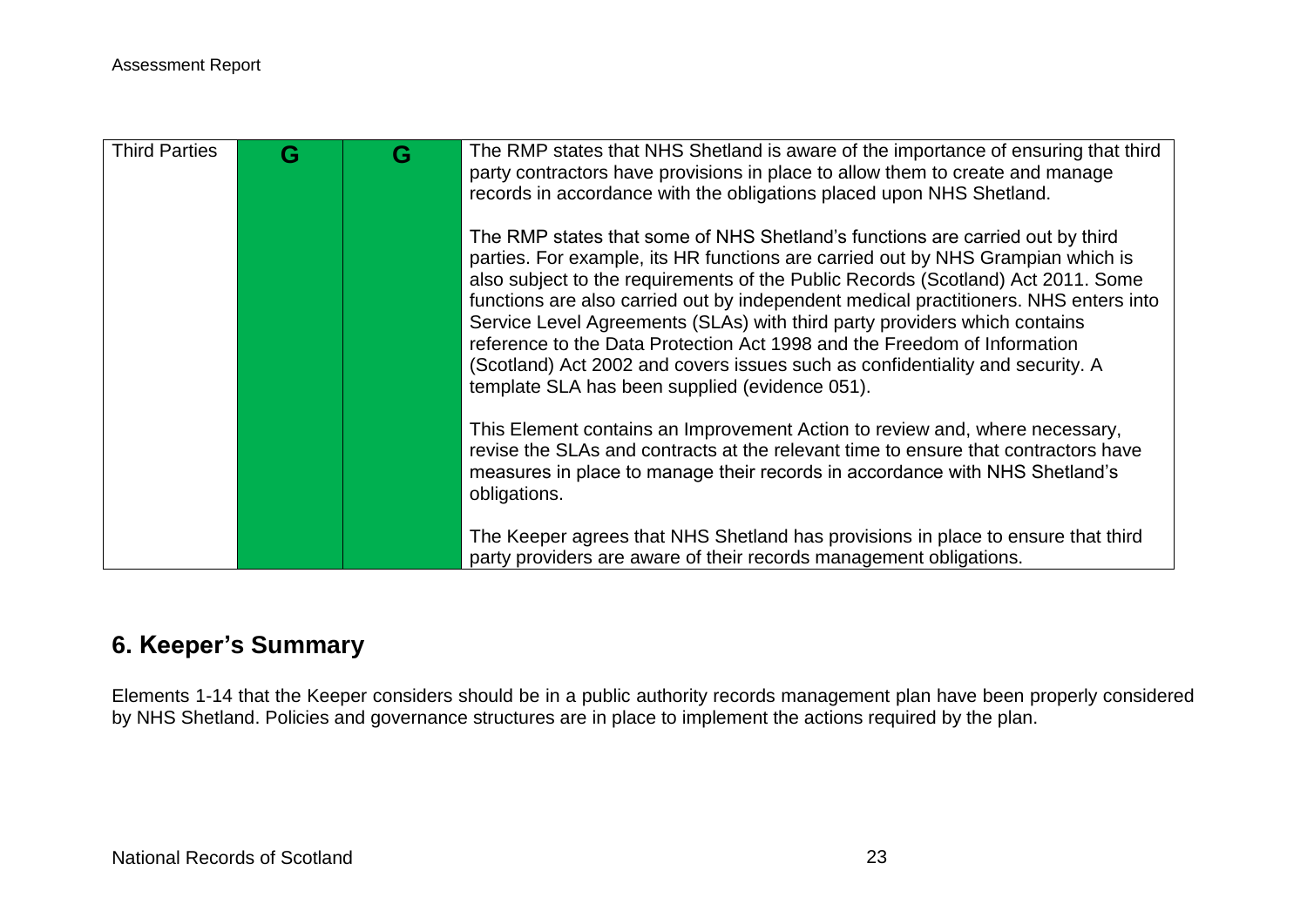## **7. Keeper's Determination**

Based on the assessment process detailed above, the Keeper agrees the RMP of NHS Shetland.

The Keeper recommends that NHS Shetland should publish its agreed RMP as an example of good practice within the authority and the sector.

This report follows the Keeper's assessment carried out by,

…………………………………… …………………………………

be waar

Robert Fathry m

**Pete Wadley Robert Fotheringham** Public Records Officer **Public Records Officer**